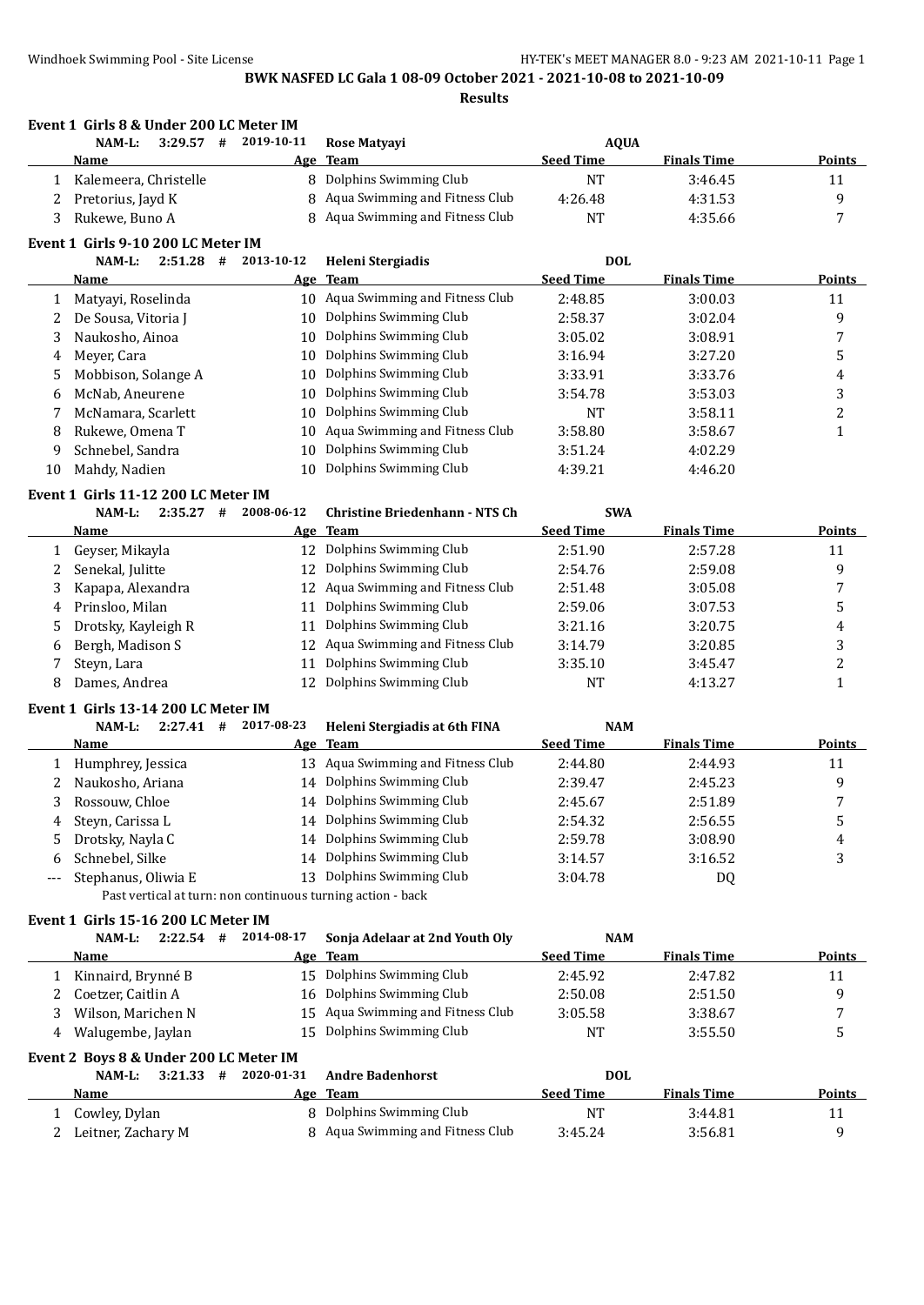**Results**

### **(Event 2 Boys 8 & Under 200 LC Meter IM)**

|       | Name                                                               | Age Team                 | <b>Seed Time</b> | <b>Finals Time</b> | Points |  |  |  |  |
|-------|--------------------------------------------------------------------|--------------------------|------------------|--------------------|--------|--|--|--|--|
|       | Durand, Patrick                                                    | Dolphins Swimming Club   | 3:46.78          | 3:58.11            |        |  |  |  |  |
|       | 4 Cowley, Joshua                                                   | 7 Dolphins Swimming Club | NT               | 4:21.04            |        |  |  |  |  |
| $---$ | Van Heerden, Sebastian                                             | 8 Dolphins Swimming Club | 4:44.82          | DO                 |        |  |  |  |  |
|       | Stroke cycle not 1 arm stroke to 1 leg kick in that order - breast |                          |                  |                    |        |  |  |  |  |

#### **Event 2 Boys 9-10 200 LC Meter IM**

| 2:47.68<br>NAM-L:<br>#  | 2018-04-03 | Oliver B. Durand at SA Level 3    | <b>NASU</b>      |                    |               |
|-------------------------|------------|-----------------------------------|------------------|--------------------|---------------|
| Name                    |            | Age Team                          | <b>Seed Time</b> | <b>Finals Time</b> | <b>Points</b> |
| Hekandjo, Kabi A        |            | 10 Aqua Swimming and Fitness Club | 3:20.22          | 3:19.09            | 11            |
| 2 Prinsloo, Martin J    | 9          | Dolphins Swimming Club            | 3:31.26          | 3:44.36            | q             |
| 3 Coomer, Luke E        |            | 10 Aqua Swimming and Fitness Club | <b>NT</b>        | 4:11.54            |               |
| 4 Kalomoh, George       | 10.        | Dolphins Swimming Club            | <b>NT</b>        | 4:15.46            |               |
| 5 Bezuidenhout, Jadon C |            | 10 Aqua Swimming and Fitness Club | 4:00.85          | 4:16.40            | 4             |

### **Event 2 Boys 11-12 200 LC Meter IM**

|   | 2:26.33<br>NAM-L:<br>#  | 2017-03-17 | Mikah K. Burger at SA National                            | <b>NASU</b>      |                    |               |
|---|-------------------------|------------|-----------------------------------------------------------|------------------|--------------------|---------------|
|   | Name                    |            | Age Team                                                  | <b>Seed Time</b> | <b>Finals Time</b> | <b>Points</b> |
|   | Esterhuizen, Lorenzo E  |            | 12 Agua Swimming and Fitness Club                         | 2:33.58          | 2:37.09            | 11            |
| 2 | Nakaleke, Eliphas       |            | 12 Aqua Swimming and Fitness Club                         | 2:39.68          | 2:44.05            | q             |
|   | Langford, James J       |            | 12 Dolphins Swimming Club                                 | 2:42.32          | 2:46.24            |               |
| 4 | Jiao, Naan              | 11         | Dolphins Swimming Club                                    | 2:45.13          | 2:48.42            | כ             |
|   | 5 Shipoh, Peingeondiabi | 11         | Dolphins Swimming Club                                    | 3:38.47          | 3:33.13            | 4             |
|   | De Klerk, Elijah Y      | 11         | Dolphins Swimming Club                                    | 4:12.88          | DQ                 |               |
|   |                         |            | Arma not brought forward gimultanoough over the water fly |                  |                    |               |

Arms not brought forward simultaneously over the water - fly

#### **Event 2 Boys 13-14 200 LC Meter IM**

|    | 2:13.82<br>NAM-L:<br>#   | 2019-09-11 | <b>Jose Canjulo</b>               | <b>NAM</b>       |                    |               |
|----|--------------------------|------------|-----------------------------------|------------------|--------------------|---------------|
|    | Name                     |            | Age Team                          | <b>Seed Time</b> | <b>Finals Time</b> | <b>Points</b> |
|    | Durand, Oliver B         |            | 14 Dolphins Swimming Club         | 2:22.51          | 2:23.44            | 11            |
| 2  | Engelhard, Robin         |            | 14 Dolphins Swimming Club         | 2:29.51          | 2:36.05            | a             |
| 3  | Bauernschmitt, Michael B |            | 13 Dolphins Swimming Club         | 2:40.58          | 2:46.85            |               |
| 4  | Hooker, Matthew R        |            | 13 Dolphins Swimming Club         | 2:44.48          | 2:47.93            |               |
| 5. | Nell, Tristan T          |            | 13 Aqua Swimming and Fitness Club | 2:47.11          | 2:55.40            | 4             |
| 6  | Bezuidenhout, Justin J   |            | 13 Aqua Swimming and Fitness Club | 2:56.68          | 3:05.24            |               |
|    | Beukes, Luke             |            | 13 Aqua Swimming and Fitness Club | <b>NT</b>        | 3:43.35            |               |

#### **Event 2 Boys 15-16 200 LC Meter IM**

| 2:13.00<br>NAM-L:<br>#   | 2017-12-01 | <b>Ronan Z. Wantenaar at WP SUMME</b> | <b>NSA</b>       |                    |        |
|--------------------------|------------|---------------------------------------|------------------|--------------------|--------|
| <b>Name</b>              |            | Age Team                              | <b>Seed Time</b> | <b>Finals Time</b> | Points |
| 1 Lasso-Drews, Daniel    |            | 15 Dolphins Swimming Club             | 2:32.73          | 2:41.89            | 11     |
| 2 Gevser, Brett A        |            | 15 Dolphins Swimming Club             | 2:36.48          | 2:42.75            |        |
| 3 - Zhou. Ruizhe -       |            | 15 Dolphins Swimming Club             | 2:42.41          | 2:45.42            | 7      |
| 4 Bezuidenhout, Jordan V |            | 15 Aqua Swimming and Fitness Club     | 2:52.19          | 2:53.38            |        |
| 5 Loxton, Dominic        |            | 16 Aqua Swimming and Fitness Club     | 2:57.07          | 3:12.15            |        |

#### **Event 2 Boys 17-18 200 LC Meter IM**

| NAM-L:<br>2:07.47                      | # | 2019-08-20 | Ronan Z. Wantenaar        | <b>NAM</b>       |                    |               |  |  |
|----------------------------------------|---|------------|---------------------------|------------------|--------------------|---------------|--|--|
| Name                                   |   |            | Age Team                  | <b>Seed Time</b> | <b>Finals Time</b> | <b>Points</b> |  |  |
| Wellmann, Arkell J                     |   |            | 18 Dolphins Swimming Club | 2:20.03          | 2:22.15            | 11            |  |  |
| 2 Henning, Marco T                     |   |            | 18 Dolphins Swimming Club | 2:22.62          | 2:32.43            | q             |  |  |
| Event 2 Boys 19 & Over 200 LC Meter IM |   |            |                           |                  |                    |               |  |  |
| 2:07.47<br>NAM-L:                      | # | 2019-08-20 | Ronan Z. Wantenaar        | <b>NAM</b>       |                    |               |  |  |
| Name                                   |   | Age        | <b>Team</b>               | <b>Seed Time</b> | <b>Finals Time</b> | <b>Points</b> |  |  |

1 Hagen, Armand G 20 Aqua Swimming and Fitness Club 2:37.75 2:41.77 11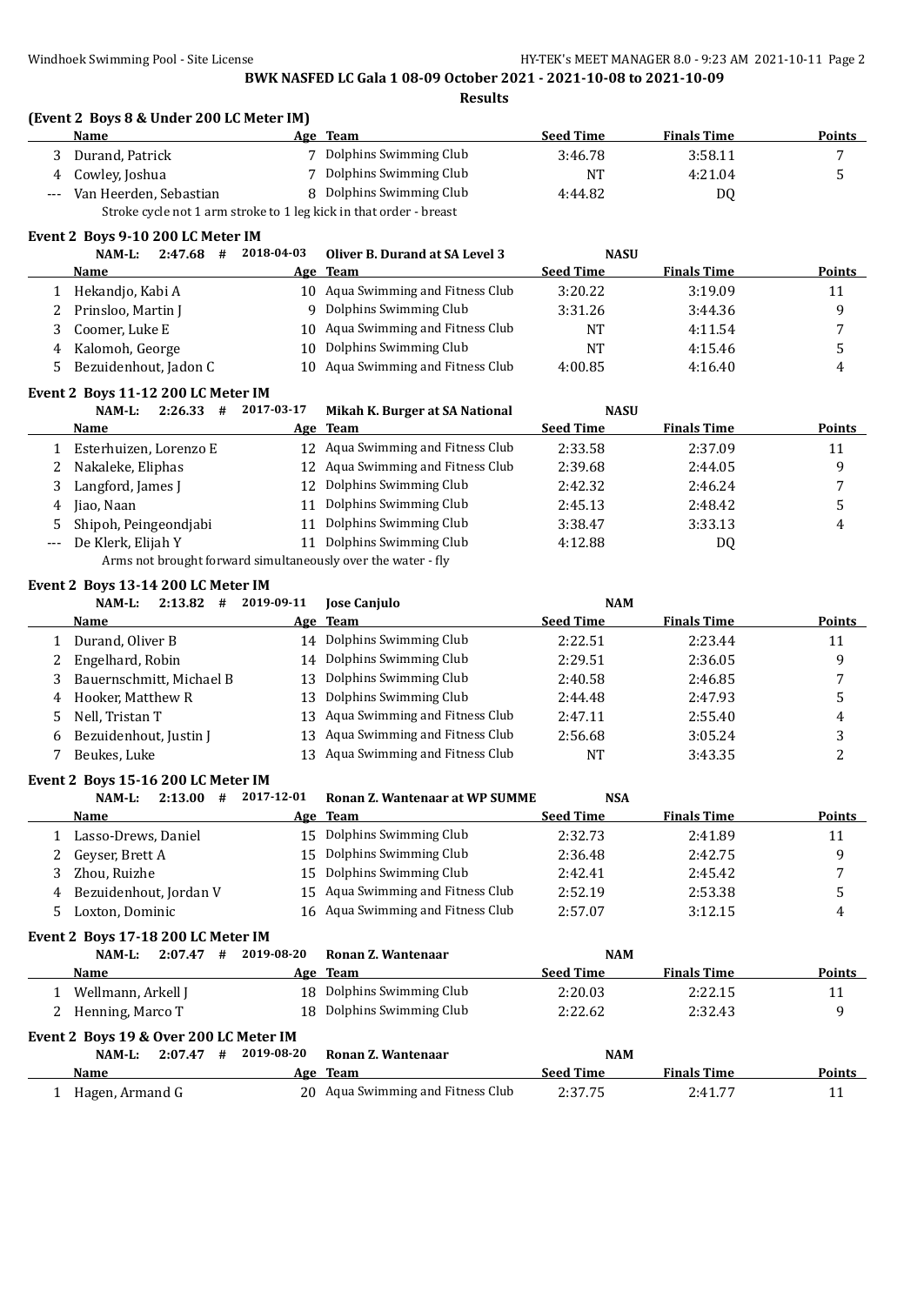|              | NAM-L:<br>42.35<br>#                       | 2019-10-11 | Rose Matyayi                                     | <b>AQUA</b>      |                    |                |
|--------------|--------------------------------------------|------------|--------------------------------------------------|------------------|--------------------|----------------|
|              | Name                                       | <u>Age</u> | <b>Team</b>                                      | <b>Seed Time</b> | <b>Finals Time</b> | <b>Points</b>  |
| $\mathbf{1}$ | Kalemeera, Christelle                      |            | 8 Dolphins Swimming Club                         | 48.48            | 47.87              | 11             |
| 2            | Van Wyk, Roze                              | 8          | Marlins Swimming Club                            | 52.72            | 53.17              | 9              |
| 3            | Pretorius, Jayd K                          | 8          | Aqua Swimming and Fitness Club                   | 50.41            | 55.48              | 7              |
| 4            | Bezuidenhout, Jenna-Rose                   | 8          | Aqua Swimming and Fitness Club                   | 1:00.02          | 56.89              | 5              |
| 5            | Rukewe, Buno A                             | 8          | Aqua Swimming and Fitness Club                   | 54.18            | 56.94              | 4              |
|              | Event 5 Girls 9-10 50 LC Meter Backstroke  |            |                                                  |                  |                    |                |
|              | NAM-L:<br>36.34 #                          | 2021-03-11 | Rosie Matyayi                                    | <b>AQUA</b>      |                    |                |
|              | Name                                       | <u>Age</u> | <b>Team</b>                                      | <b>Seed Time</b> | <b>Finals Time</b> | <b>Points</b>  |
| 1            | Matyayi, Roselinda                         |            | 10 Aqua Swimming and Fitness Club                | 35.04            | 36.81              | 11             |
| 2            | Naukosho, Ainoa                            | 10         | Dolphins Swimming Club                           | 39.78            | 39.95              | 9              |
| 3            | De Sousa, Vitoria J                        | 10         | Dolphins Swimming Club                           | 41.65            | 42.09              | 7              |
| 4            | Meyer, Cara                                | 10         | Dolphins Swimming Club                           | 42.55            | 43.44              | 5              |
| 5            | Schnebel, Sandra                           | 10         | Dolphins Swimming Club                           | 47.13            | 46.77              | 4              |
| 6            | Rukewe, Omena T                            | 10         | Aqua Swimming and Fitness Club                   | 48.94            | 47.75              | 3              |
| 7            | Mobbison, Solange A                        | 10         | Dolphins Swimming Club                           | 48.44            | 49.84              | $\overline{c}$ |
| 8            | McNab, Aneurene                            | 10         | Dolphins Swimming Club                           | 50.10            | 50.93              | $\mathbf{1}$   |
| 9            | De Lange, Claire                           | 10         | Phoenix Swimming Academy                         | 56.47            | 51.79              |                |
| 10           | Ashikoto, Suraya A                         | 9          | Marlins Swimming Club                            | 51.83            | 52.14              |                |
| 11           | McNamara, Scarlett                         | 10         | Dolphins Swimming Club                           | 47.94            | 53.04              |                |
| 12           | Mahdy, Nadien                              | 10         | Dolphins Swimming Club                           | 1:00.45          | 59.73              |                |
|              | Event 5 Girls 11-12 50 LC Meter Backstroke |            |                                                  |                  |                    |                |
|              | NAM-L:<br>33.74 #                          | 2016-12-07 | <b>Tiana Esslinger</b>                           | <b>DOL</b>       |                    |                |
|              | Name                                       | Age        | <b>Team</b>                                      | <b>Seed Time</b> | <b>Finals Time</b> | Points         |
|              | Geyser, Mikayla                            | 12         | Dolphins Swimming Club                           | 36.44            | 38.38              | 11             |
| 1            |                                            |            | Aqua Swimming and Fitness Club                   | 36.95            | 39.57              | 9              |
| 2            | Kapapa, Alexandra                          | 12         | Aqua Swimming and Fitness Club                   |                  |                    |                |
| 3            | Bergh, Madison S                           | 12         | Marlins Swimming Club                            | 39.06            | 39.79              | 7              |
| 4            | Nel, Amy-Isabella                          | 12         | Marlins Swimming Club                            | 39.44            | 40.52              | 5              |
| 5            | Bekker, Jemima                             | 12         |                                                  | 39.37            | 40.65              | 4              |
| 6            | Prinsloo, Milan                            | 11         | Dolphins Swimming Club                           | 40.57            | 40.93              | 3              |
| 7            | Senekal, Julitte                           | 12         | Dolphins Swimming Club                           | 39.75            | 41.35              | $\overline{c}$ |
| 8            | Drotsky, Kayleigh R                        | 11         | Dolphins Swimming Club                           | 45.97            | 46.50              | $\mathbf{1}$   |
| 9            | Steyn, Lara                                | 11         | Dolphins Swimming Club<br>Dolphins Swimming Club | 46.17            | 48.03              |                |
| 10           | Dames, Andrea                              | 12         |                                                  | 50.87            | 52.84              |                |
|              | Event 5 Girls 13-14 50 LC Meter Backstroke |            |                                                  |                  |                    |                |
|              | NAM-L:<br>30.89<br>#                       | 2013-04-25 | Zanre Oberholzer                                 | <b>NAMIB</b>     |                    |                |
|              | <b>Name</b>                                | Age        | <b>Team</b>                                      | <b>Seed Time</b> | <b>Finals Time</b> | <b>Points</b>  |
| 1            | Humphrey, Jessica                          |            | 13 Aqua Swimming and Fitness Club                | 33.21            | 34.96              | 11             |
| 2            | Naukosho, Ariana                           | 14         | Dolphins Swimming Club                           | 35.14            | 37.33              | 9              |
| 3            | Rossouw, Chloe                             | 14         | Dolphins Swimming Club                           | 36.85            | 38.97              | 7              |
| 4            | Stephanus, Oliwia E                        | 13         | Dolphins Swimming Club                           | 37.24            | 39.23              | 5              |
| 5            | Drotsky, Nayla C                           | 14         | Dolphins Swimming Club                           | 38.89            | 40.09              | 4              |
| 6            | Balt, Caitlyn R                            | 14         | Dolphins Swimming Club                           | 39.08            | 40.10              | 3              |
| 7            | Steyn, Carissa L                           | 14         | Dolphins Swimming Club                           | 38.85            | 41.26              | $\overline{c}$ |
| 8            | Janse Van Rensburg, Nicolize               | 14         | Marlins Swimming Club                            | <b>NT</b>        | 42.79              | $\mathbf{1}$   |
| 9            | Schnebel, Silke                            |            | 14 Dolphins Swimming Club                        | 41.47            | 43.28              |                |
|              | Event 5 Girls 15-16 50 LC Meter Backstroke |            |                                                  |                  |                    |                |
|              | NAM-L:<br>30.09<br>#                       | 2014-12-10 | Zanré Oberholzer at African Un                   | <b>NAM</b>       |                    |                |
|              | Name                                       |            | Age Team                                         | <b>Seed Time</b> | <b>Finals Time</b> | <b>Points</b>  |
|              | Kinnaird, Brynné B                         | 15         | Dolphins Swimming Club                           | 35.90            | 37.32              | 11             |
| 1            |                                            |            |                                                  |                  |                    |                |
| 2            | Coetzer, Caitlin A                         | 16         | Dolphins Swimming Club                           | 37.04            | 38.82              | 9              |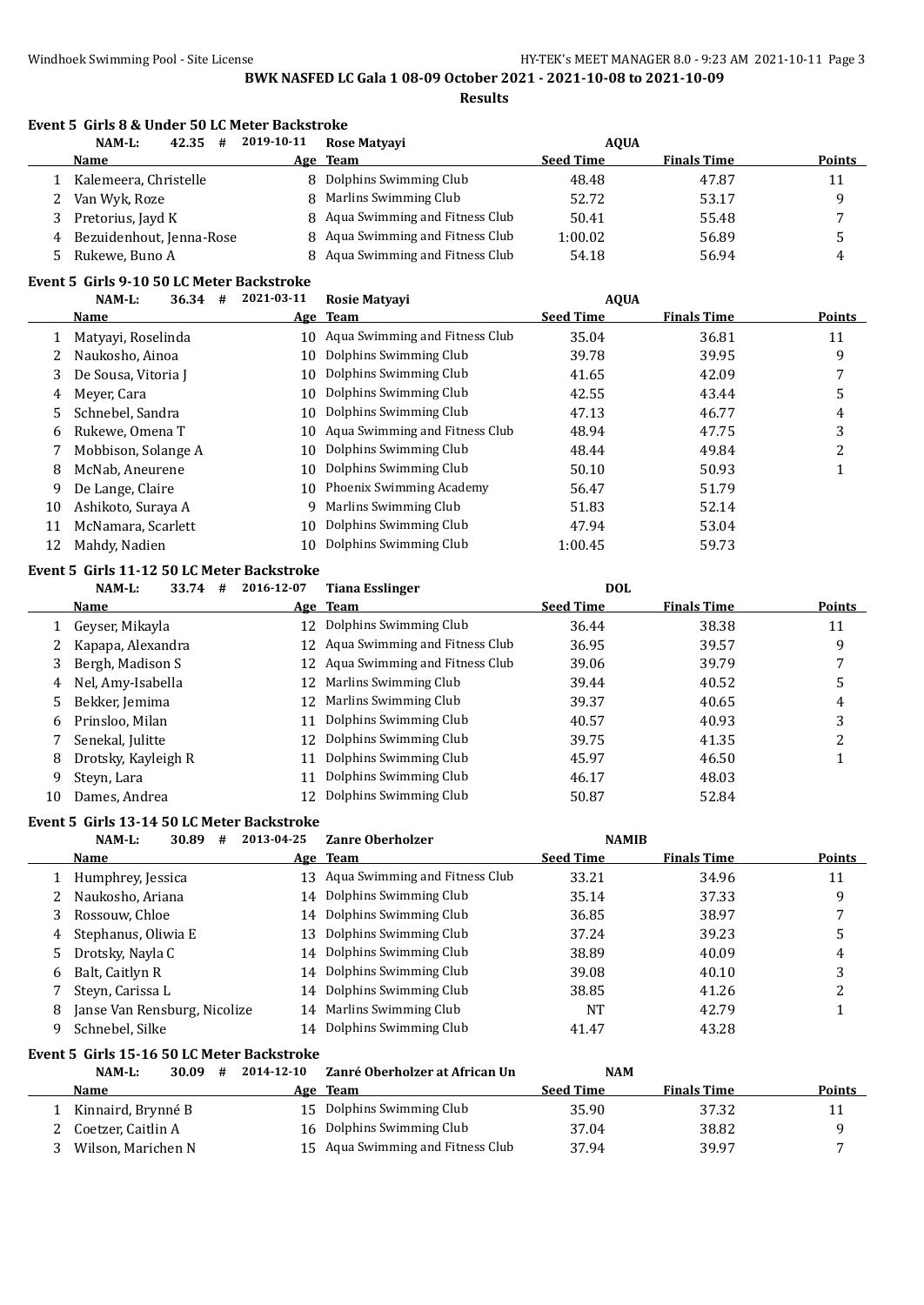|              | (Event 5 Girls 15-16 50 LC Meter Backstroke)<br>Name |            | Age Team                                                 | <b>Seed Time</b> | <b>Finals Time</b> | <b>Points</b>           |
|--------------|------------------------------------------------------|------------|----------------------------------------------------------|------------------|--------------------|-------------------------|
| 4            | Helm, Jezneel                                        |            | 15 Phoenix Swimming Academy                              | 40.37            | 41.55              | 5                       |
| 5            | Pretorius, Eldoné D                                  |            | 16 Aqua Swimming and Fitness Club                        | 39.00            | 43.05              | 4                       |
| 6            | Walugembe, Jaylan                                    |            | 15 Dolphins Swimming Club                                | 43.01            | 44.38              | 3                       |
|              | Event 6 Boys 8 & Under 50 LC Meter Backstroke        |            |                                                          |                  |                    |                         |
|              | 41.79 #<br>NAM-L:                                    | 2019-10-11 | <b>Ryan Steyn</b>                                        | <b>DOL</b>       |                    |                         |
|              | Name                                                 |            | Age Team                                                 | <b>Seed Time</b> | <b>Finals Time</b> | <b>Points</b>           |
| $\mathbf{1}$ | Leitner, Zachary M                                   |            | 8 Aqua Swimming and Fitness Club                         | 44.59            | 47.82              | 11                      |
| 2            | Cowley, Dylan                                        | 8          | Dolphins Swimming Club                                   | 47.95            | 47.84              | 9                       |
| 3            | Durand, Patrick                                      | 7          | Dolphins Swimming Club                                   | 48.12            | 48.33              | 7                       |
| 4            | Cowley, Joshua                                       | 7          | Dolphins Swimming Club                                   | 49.99            | 52.69              | 5                       |
| 5            | Swartz, Caleb                                        | 7          | Aqua Swimming and Fitness Club                           | NT               | 58.81              | 4                       |
| 6            | Van Heerden, Sebastian                               |            | Dolphins Swimming Club                                   | 59.27            | 58.85              | 3                       |
|              | Event 6 Boys 9-10 50 LC Meter Backstroke             |            |                                                          |                  |                    |                         |
|              | NAM-L:<br>37.22<br>#                                 | 2020-02-27 | <b>Nathan Bock</b>                                       | <b>ORA</b>       |                    |                         |
|              | Name                                                 |            | Age Team                                                 | <b>Seed Time</b> | <b>Finals Time</b> | <b>Points</b>           |
| $\mathbf{1}$ | Hekandjo, Kabi A                                     |            | 10 Aqua Swimming and Fitness Club                        | 39.80            | 39.97              | 11                      |
| 2            | Kalomoh, George                                      | 10         | Dolphins Swimming Club                                   | 46.51            | 47.69              | 9                       |
| 3            | Coomer, Luke E                                       | 10         | Aqua Swimming and Fitness Club                           | 50.70            | 48.60              | 7                       |
| 4            | Swartz, Samuel                                       | 10         | Aqua Swimming and Fitness Club                           | 54.52            | 50.37              | 5                       |
|              | Prinsloo, Martin J                                   | 9          | Dolphins Swimming Club                                   | 47.17            | 51.07              |                         |
| 5            | Bezuidenhout, Jadon C                                |            | 10 Aqua Swimming and Fitness Club                        | 48.66            | 52.65              | 4<br>3                  |
| 6            |                                                      |            |                                                          |                  |                    |                         |
|              | Event 6 Boys 11-12 50 LC Meter Backstroke            |            |                                                          |                  |                    |                         |
|              | NAM-L:<br>$32.35$ #                                  | 2018-03-21 | Jose N. Canjulo at SA National                           | <b>NASU</b>      |                    |                         |
|              | Name                                                 |            | Age Team                                                 | <b>Seed Time</b> | <b>Finals Time</b> | <b>Points</b>           |
| 1            | Esterhuizen, Lorenzo E                               |            | 12 Aqua Swimming and Fitness Club                        | 32.86            | 33.01              | 11                      |
| 2            | Nakaleke, Eliphas                                    |            | 12 Aqua Swimming and Fitness Club                        | 34.34            | 35.76              | 9                       |
| 3            | Langford, James J                                    | 12         | Dolphins Swimming Club                                   | 36.54            | 37.70              | 7                       |
| 4            | Jiao, Naan                                           | 11         | Dolphins Swimming Club                                   | 37.91            | 38.62              | 5                       |
| 5            | Shipoh, Peingeondjabi                                | 11         | Dolphins Swimming Club                                   | 46.83            | 44.54              | 4                       |
| 6            | De Klerk, Elijah Y                                   | 11         | Dolphins Swimming Club                                   | 50.26            | 49.93              | 3                       |
|              | Event 6 Boys 13-14 50 LC Meter Backstroke            |            |                                                          |                  |                    |                         |
|              | NAM-L:<br>$28.67$ #                                  | 2019-09-11 | Jose Canjulo                                             | <b>NAM</b>       |                    |                         |
|              | Name                                                 |            | Age Team                                                 | <b>Seed Time</b> | <b>Finals Time</b> | <b>Points</b>           |
|              | 1 Engelhard, Robin                                   |            | 14 Dolphins Swimming Club                                | 30.84            | 32.20              | 11                      |
|              | Durand, Oliver B                                     |            | 14 Dolphins Swimming Club                                | 31.28            | 33.56              | 9                       |
| 3            | Hooker, Matthew R                                    | 13         | Dolphins Swimming Club                                   | 35.28            | 36.44              | 7                       |
| 4            | Bauernschmitt, Michael B                             | 13         | Dolphins Swimming Club                                   | 33.20            | 36.79              | 5                       |
| 5            | Nell, Tristan T                                      | 13         | Aqua Swimming and Fitness Club                           | 36.78            | 38.73              | 4                       |
| 6            | Bezuidenhout, Justin J                               | 13         | Aqua Swimming and Fitness Club                           | 38.73            | 39.95              | 3                       |
| 7            | Beukes, Luke                                         | 13         | Aqua Swimming and Fitness Club                           | 39.10            | 40.46              | $\overline{\mathbf{c}}$ |
| 8            | Robiati, Naeem                                       | 13         | Marlins Swimming Club                                    | 44.54            | 44.22              | 1                       |
|              | Event 6 Boys 15-16 50 LC Meter Backstroke            |            |                                                          |                  |                    |                         |
|              | NAM-L:<br>27.57#                                     | 2017-12-01 | <b>Ronan Z. Wantenaar at WP SUMME</b>                    | <b>NSA</b>       |                    |                         |
|              | <u>Name</u>                                          |            | Age Team                                                 | <b>Seed Time</b> | <b>Finals Time</b> | <b>Points</b>           |
|              |                                                      |            | 15 Dolphins Swimming Club                                | 32.32            | 34.08              | 11                      |
| 1            |                                                      |            |                                                          |                  |                    |                         |
| 2            | Geyser, Brett A                                      | 15         |                                                          |                  |                    | 9                       |
|              | Koster, Charles                                      | 15         | Marlins Swimming Club                                    | 33.78            | 34.95              | 7                       |
| 3            | Bezuidenhout, Jordan V                               |            | Aqua Swimming and Fitness Club                           | 35.68            | 36.19              |                         |
| 4            | Lasso-Drews, Daniel                                  | 15         | Dolphins Swimming Club                                   | 35.28            | 37.41              | 5                       |
| 5<br>6       | Zhou, Ruizhe<br>Loxton, Dominic                      | 15<br>16   | Dolphins Swimming Club<br>Aqua Swimming and Fitness Club | 35.59<br>34.54   | 38.68<br>39.33     | 4<br>3                  |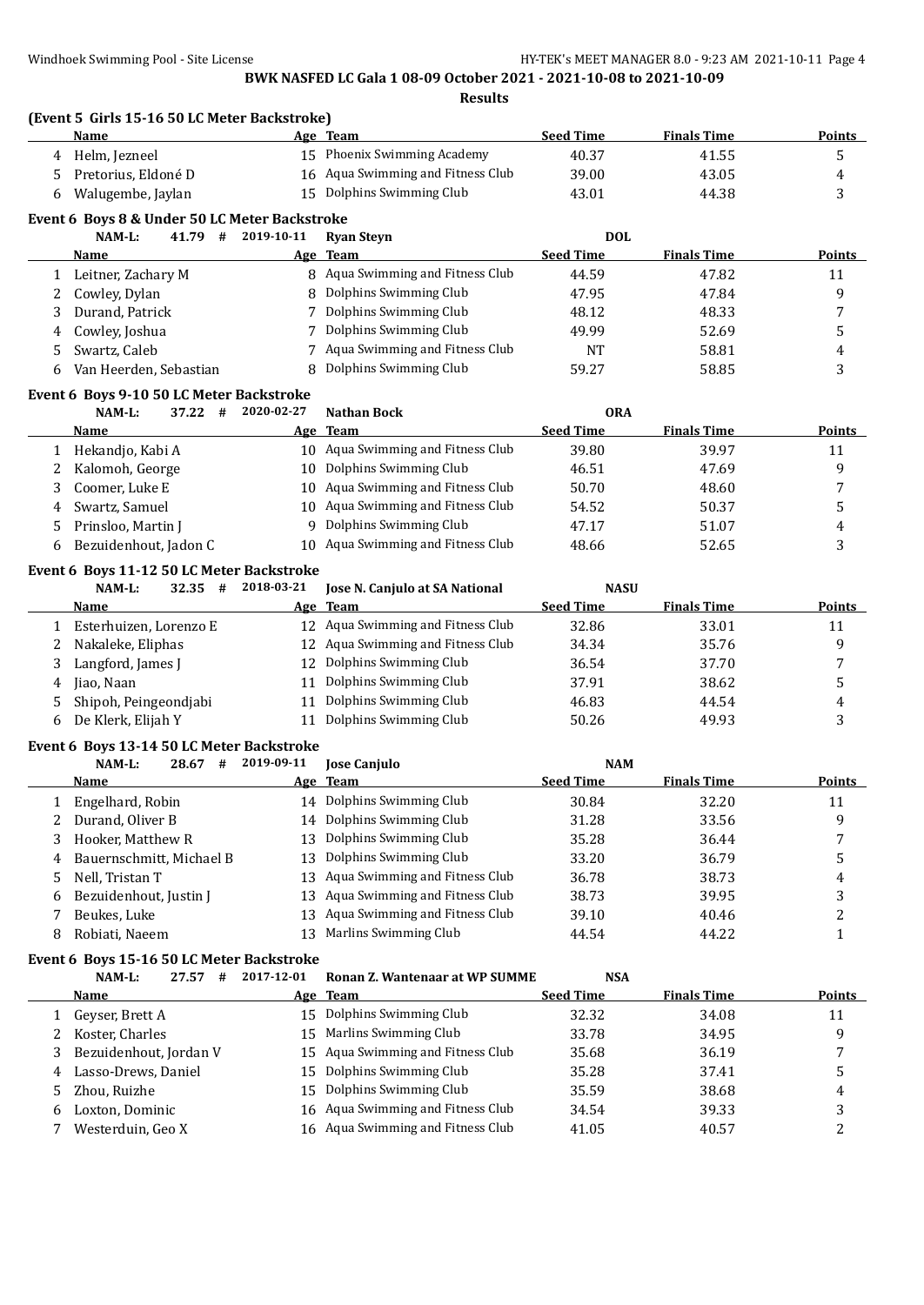**Event 6 Boys 17-18 50 LC Meter Backstroke**

|              | NAM-L:                                          | 26.99<br>#  | 2019-08-20 | <b>Ronan Wantenaar</b>            | <b>NAM</b>       |                    |                         |
|--------------|-------------------------------------------------|-------------|------------|-----------------------------------|------------------|--------------------|-------------------------|
|              | Name                                            |             |            | Age Team                          | <b>Seed Time</b> | <b>Finals Time</b> | <b>Points</b>           |
| 1            | Wellmann, Arkell J                              |             | 18         | Dolphins Swimming Club            | 29.48            | 30.31              | 11                      |
| 2            | Delie, Cameron-Jon                              |             | 17         | Marlins Swimming Club             | <b>NT</b>        | 30.65              | 9                       |
| 3            | Henning, Marco T                                |             | 18         | Dolphins Swimming Club            | 29.33            | 31.76              | $\overline{7}$          |
| 4            | Nakaleke, Elias E                               |             | 18         | Aqua Swimming and Fitness Club    | 32.95            | 32.91              | 5                       |
| 5            | Helm, Joshua                                    |             | 17         | Phoenix Swimming Academy          | 34.40            | 35.23              | 4                       |
| 6            | Nieuwoudt, Brody B                              |             | 18         | Phoenix Swimming Academy          | 35.17            | 38.13              | 3                       |
|              | Event 7 Women 45 & Over 50 LC Meter Backstroke  |             |            |                                   |                  |                    |                         |
|              | <b>Name</b>                                     |             |            | Age Team                          | <b>Seed Time</b> | <b>Finals Time</b> | <b>Points</b>           |
| $\mathbf{1}$ | Samson, Jane                                    |             |            | 55 Marlins Swimming Club          | 42.19            | 43.91              | 11                      |
|              | Event 9 Girls 10 & Under 100 LC Meter Freestyle |             |            |                                   |                  |                    |                         |
|              | NAM-L:                                          | $1:07.28$ # | 2006-12-13 | <b>Christine Briedenhann</b>      | <b>NSANM</b>     |                    |                         |
|              | <b>Name</b>                                     |             | Age        | Team                              | <b>Seed Time</b> | <b>Finals Time</b> | <b>Points</b>           |
| 1            | Matyayi, Roselinda                              |             |            | 10 Aqua Swimming and Fitness Club | 1:11.12          | 1:14.28            | 11                      |
| 2            | Naukosho, Ainoa                                 |             |            | 10 Dolphins Swimming Club         | 1:15.68          | 1:17.14            | 9                       |
| 3            | De Sousa, Vitoria J                             |             | 10         | Dolphins Swimming Club            | 1:18.02          | 1:18.18            | 7                       |
| 4            | Meyer, Cara                                     |             | 10         | Dolphins Swimming Club            | 1:24.41          | 1:26.30            | 5                       |
| 5            | Mobbison, Solange A                             |             | 10         | Dolphins Swimming Club            | 1:32.12          | 1:34.27            | 4                       |
| 6            | Rukewe, Omena T                                 |             | 10         | Aqua Swimming and Fitness Club    | 1:33.97          | 1:34.78            | 3                       |
| 7            | McNamara, Scarlett                              |             | 10         | Dolphins Swimming Club            | 1:31.84          | 1:35.04            | $\overline{c}$          |
| 8            | Kalemeera, Christelle                           |             | 8          | Dolphins Swimming Club            | 1:41.57          | 1:36.07            | $\mathbf{1}$            |
| 9            | McNab, Aneurene                                 |             | 10         | Dolphins Swimming Club            | 1:39.15          | 1:38.55            |                         |
| 10           | Schnebel, Sandra                                |             | 10         | Dolphins Swimming Club            | 1:45.17          | 1:44.63            |                         |
| 11           | Pretorius, Jayd K                               |             | 8          | Aqua Swimming and Fitness Club    | NT               | 1:53.02            |                         |
| 12           | Rukewe, Buno A                                  |             |            | Aqua Swimming and Fitness Club    | 2:00.34          | 1:58.72            |                         |
|              | Event 9 Girls 11-12 100 LC Meter Freestyle      |             |            |                                   |                  |                    |                         |
|              | NAM-L:                                          | $1:02.08$ # | 2008-08-22 | <b>Christine Briedenhann</b>      | <b>NSA</b>       |                    |                         |
|              | <b>Name</b>                                     |             |            | Age Team                          | <b>Seed Time</b> | <b>Finals Time</b> | <b>Points</b>           |
| 1            | Bekker, Jemima                                  |             | 12         | Marlins Swimming Club             | 1:14.97          | 1:12.47            | 11                      |
| 2            | Geyser, Mikayla                                 |             | 12         | Dolphins Swimming Club            | 1:12.25          | 1:14.98            | 9                       |
| 3            | Senekal, Julitte                                |             | 12         | Dolphins Swimming Club            | 1:12.80          | 1:15.66            | 7                       |
| 4            | Kapapa, Alexandra                               |             | 12         | Aqua Swimming and Fitness Club    | 1:12.30          | 1:15.81            | 5                       |
| 5            | Nel, Amy-Isabella                               |             | 12         | Marlins Swimming Club             | 1:18.01          | 1:16.10            | 4                       |
| 6            | Prinsloo, Milan                                 |             | 11         | Dolphins Swimming Club            | 1:14.89          | 1:17.22            | 3                       |
| 7            | Bergh, Madison S                                |             | 12         | Aqua Swimming and Fitness Club    | 1:23.27          | 1:25.53            | $\overline{\mathbf{c}}$ |
| 8            | Drotsky, Kayleigh R                             |             | 11         | Dolphins Swimming Club            | 1:26.86          | 1:26.81            | $\mathbf{1}$            |
| 9            | Steyn, Lara                                     |             | 11         | Dolphins Swimming Club            | 1:27.65          | 1:29.14            |                         |
| 10           | Dames, Andrea                                   |             | 12         | Dolphins Swimming Club            | 1:43.10          | 1:44.69            |                         |
|              | Event 9 Girls 13-14 100 LC Meter Freestyle      |             |            |                                   |                  |                    |                         |
|              | NAM-L:                                          | $1:00.53$ # | 2010-09-13 | Christine M. Briedenhann at 10    | <b>NAM</b>       |                    |                         |

|    | Name                         |     | Age Team                          | <b>Seed Time</b> | <b>Finals Time</b> | <b>Points</b> |
|----|------------------------------|-----|-----------------------------------|------------------|--------------------|---------------|
|    | Humphrey, Jessica            |     | 13 Aqua Swimming and Fitness Club | 1:06.04          | 1:07.63            | 11            |
|    | Rossouw, Chloe               |     | 14 Dolphins Swimming Club         | 1:08.10          | 1:09.59            | 9             |
| 3. | Naukosho, Ariana             |     | 14 Dolphins Swimming Club         | 1:07.52          | 1:09.73            |               |
| 4  | Steyn, Carissa L             |     | 14 Dolphins Swimming Club         | 1:13.69          | 1:12.39            | 5             |
|    | 5 Drotsky, Nayla C           |     | 14 Dolphins Swimming Club         | 1:15.78          | 1:16.84            | 4             |
| 6  | Balt, Caitlyn R              |     | 14 Dolphins Swimming Club         | 1:12.52          | 1:18.69            | 3             |
|    | Janse Van Rensburg, Nicolize |     | 14 Marlins Swimming Club          | NT               | 1:18.74            |               |
| 8  | Stephanus, Oliwia E          | 13. | Dolphins Swimming Club            | 1:15.75          | 1:19.45            |               |
|    | Schnebel, Silke              |     | 14 Dolphins Swimming Club         | 1:19.88          | 1:21.74            |               |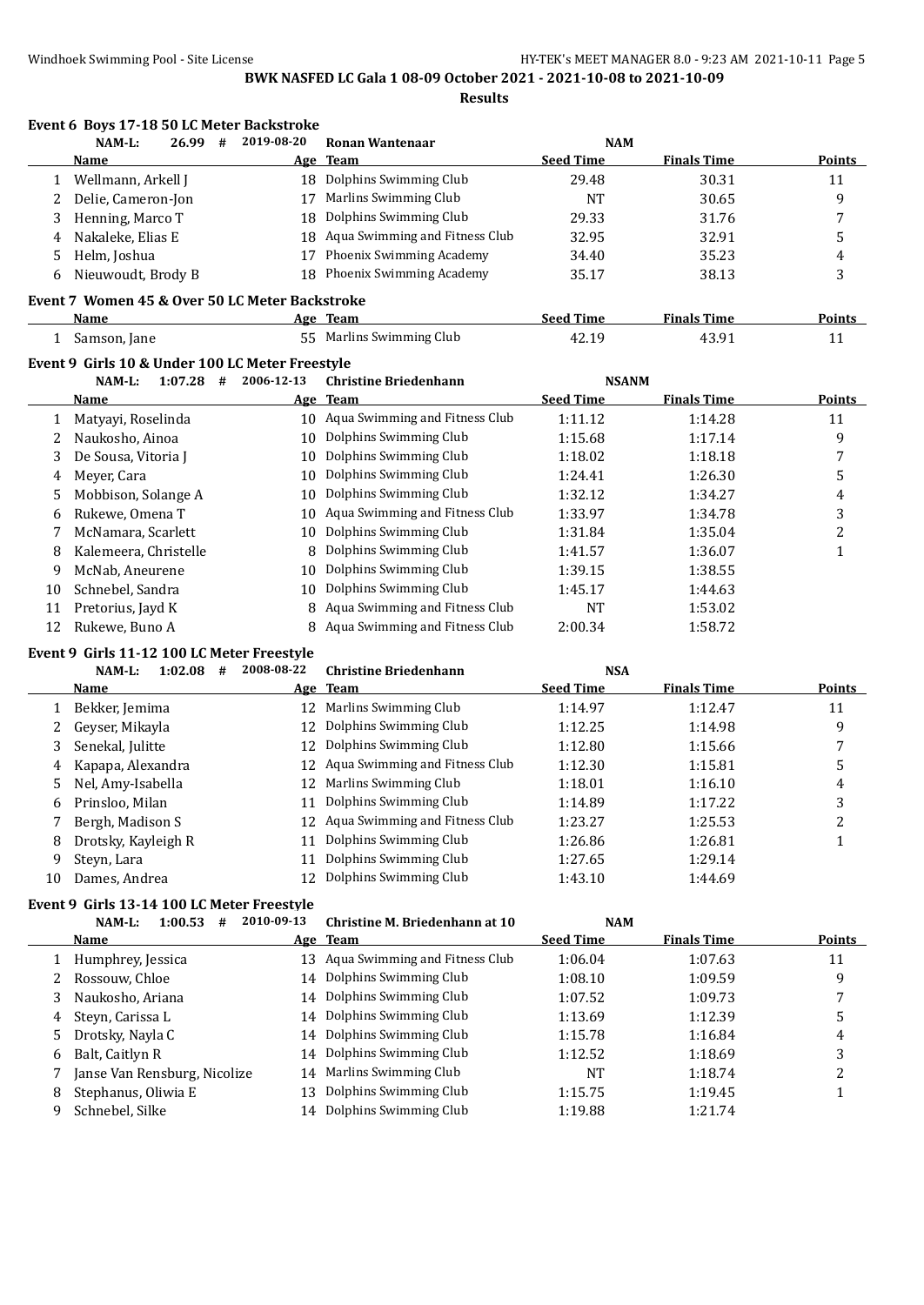**Results**

|       | Event 9 Girls 15-16 100 LC Meter Freestyle      |                          |   |            |                                  |                  |                    |        |
|-------|-------------------------------------------------|--------------------------|---|------------|----------------------------------|------------------|--------------------|--------|
|       | $NAM-L$ :                                       | 58.53                    | # | 2012-06-14 | <b>Christine M. Briedenhann</b>  | <b>NSA</b>       |                    |        |
|       | Name                                            |                          |   |            | Age Team                         | <b>Seed Time</b> | <b>Finals Time</b> | Points |
|       | Kinnaird, Brynné B                              |                          |   | 15         | Dolphins Swimming Club           | 1:10.23          | 1:09.98            | 11     |
|       | Coetzer, Caitlin A                              |                          |   | 16         | Dolphins Swimming Club           | 1:10.28          | 1:10.58            | 9      |
| 3     | Wilson, Marichen N                              |                          |   | 15         | Aqua Swimming and Fitness Club   | 1:15.44          | 1:21.22            | 7      |
| 4     | Pretorius, Eldoné D                             |                          |   | 16         | Aqua Swimming and Fitness Club   | 1:12.60          | 1:23.15            | 5      |
| 5     | Walugembe, Jaylan                               |                          |   | 15         | Dolphins Swimming Club           | 1:30.00          | 1:30.23            | 4      |
| $---$ | Helm, Jezneel                                   |                          |   | 15         | Phoenix Swimming Academy         | 1:33.93          | DQ                 |        |
|       | False start                                     |                          |   |            |                                  |                  |                    |        |
|       | Event 10 Boys 10 & Under 100 LC Meter Freestyle |                          |   |            |                                  |                  |                    |        |
|       | $NAM-L$ :                                       | 1:10.38                  | # | 2019-12-05 | Nathan Bock                      | <b>ORA</b>       |                    |        |
|       | <b>NASFED LC:</b>                               | 1:10.36                  | & | 2008-12-05 | <b>Alexander Skinner</b>         | <b>DOL</b>       |                    |        |
|       | Name                                            |                          |   |            | Age Team                         | <b>Seed Time</b> | <b>Finals Time</b> | Points |
|       | Hekandjo, Kabi A                                |                          |   | 10         | Aqua Swimming and Fitness Club   | 1:17.66          | 1:18.35            | 11     |
|       | Prinsloo, Martin J                              |                          |   | 9          | Dolphins Swimming Club           | 1:27.12          | 1:35.66            | 9      |
| 3     | Leitner, Zachary M                              |                          |   |            | 8 Aqua Swimming and Fitness Club | 1:39.87          | 1:38.44            | 7      |
| 4     | Kalomoh, George                                 |                          |   | 10         | Dolphins Swimming Club           | 1:37.38          | 1:40.09            | 5      |
| 5.    | Coomer, Luke E                                  |                          |   | 10         | Aqua Swimming and Fitness Club   | 1:44.78          | 1:42.76            | 4      |
| 6     | Bezuidenhout, Jadon C                           |                          |   | 10         | Aqua Swimming and Fitness Club   | 1:41.66          | 1:43.45            | 3      |
|       |                                                 | $-40.5$ $-44.40.4007037$ |   |            |                                  |                  |                    |        |

#### **Event 10 Boys 11-12 100 LC Meter Freestyle**

|   | 59.23<br>#<br>NAM-L:   | 2017-03-17 | Mikah K. Burger at SA National    | <b>NASU</b>      |                    |               |
|---|------------------------|------------|-----------------------------------|------------------|--------------------|---------------|
|   | Name                   |            | Age Team                          | <b>Seed Time</b> | <b>Finals Time</b> | <b>Points</b> |
|   | Esterhuizen, Lorenzo E |            | 12 Agua Swimming and Fitness Club | 1:04.11          | 1:05.63            | 11            |
|   | Nakaleke, Eliphas      |            | 12 Aqua Swimming and Fitness Club | 1:08.36          | 1:08.22            | q             |
|   | Langford, James J      | 12.        | Dolphins Swimming Club            | 1:07.25          | 1:10.71            |               |
| 4 | Jiao, Naan             | 11         | Dolphins Swimming Club            | 1:11.92          | 1:12.44            |               |
|   | Stroebel, Tristan      |            | 11 Marlins Swimming Club          | 1:33.25          | 1:29.28            | 4             |
| 6 | Shipoh, Peingeondjabi  | 11         | Dolphins Swimming Club            | 1:31.17          | 1:29.53            |               |
|   | De Klerk, Elijah Y     |            | Dolphins Swimming Club            | 1:41.25          | 1:39.12            |               |

#### **Event 10 Boys 13-14 100 LC Meter Freestyle**

#### **NAM-L: 55.62 # 2019-09-11 Jose Canjulo NAM**

|   | Name                       |     | Age Team                          | <b>Seed Time</b> | <b>Finals Time</b> | <b>Points</b> |
|---|----------------------------|-----|-----------------------------------|------------------|--------------------|---------------|
|   | 1 Engelhard, Robin         |     | 14 Dolphins Swimming Club         | 1:00.84          | 1:01.83            | 11            |
|   | 2 Durand, Oliver B         |     | 14 Dolphins Swimming Club         | 59.08            | 1:01.90            | q             |
|   | 3 Bauernschmitt, Michael B |     | 13 Dolphins Swimming Club         | 1:06.52          | 1:07.54            |               |
|   | 4 Hooker, Matthew R        |     | 13 Dolphins Swimming Club         | 1:08.24          | 1:10.32            |               |
|   | 5 Nell, Tristan T          |     | 13 Agua Swimming and Fitness Club | 1:10.77          | 1:11.11            | 4             |
|   | 6 Bezuidenhout, Justin J   |     | 13 Agua Swimming and Fitness Club | 1:13.61          | 1:13.81            |               |
|   | Beukes, Luke               |     | 13 Agua Swimming and Fitness Club | 1:25.83          | 1:26.98            |               |
| 8 | Robiati, Naeem             | 13. | Marlins Swimming Club             | 1:25.32          | 1:27.15            |               |

#### **Event 10 Boys 15-16 100 LC Meter Freestyle**

|    | NAM-L:<br>53.69<br>#   | 2015-03-12 | Alexander Skinner at SA Level     | <b>NASU-ZZ</b>   |                    |               |
|----|------------------------|------------|-----------------------------------|------------------|--------------------|---------------|
|    | <b>Name</b>            | Age        | Team                              | <b>Seed Time</b> | <b>Finals Time</b> | <b>Points</b> |
|    | Lasso-Drews, Daniel    |            | 15 Dolphins Swimming Club         | 1:01.41          | 1:04.58            | 11            |
|    | 2 Geyser, Brett A      |            | 15 Dolphins Swimming Club         | 1:08.01          | 1:05.38            | 9             |
|    | Bezuidenhout, Jordan V |            | 15 Agua Swimming and Fitness Club | 1:05.79          | 1:06.17            |               |
| 4  | Zhou, Ruizhe           |            | 15 Dolphins Swimming Club         | 1:07.88          | 1:10.89            |               |
| 5. | Koster, Charles        |            | 15 Marlins Swimming Club          | 1:08.94          | 1:11.14            | 4             |
| b  | Loxton, Dominic        |            | 16 Aqua Swimming and Fitness Club | 1:12.13          | 1:17.36            | 3             |
|    | Westerduin, Geo X      |            | 16 Aqua Swimming and Fitness Club | 1:29.17          | 1:32.97            |               |
|    |                        |            |                                   |                  |                    |               |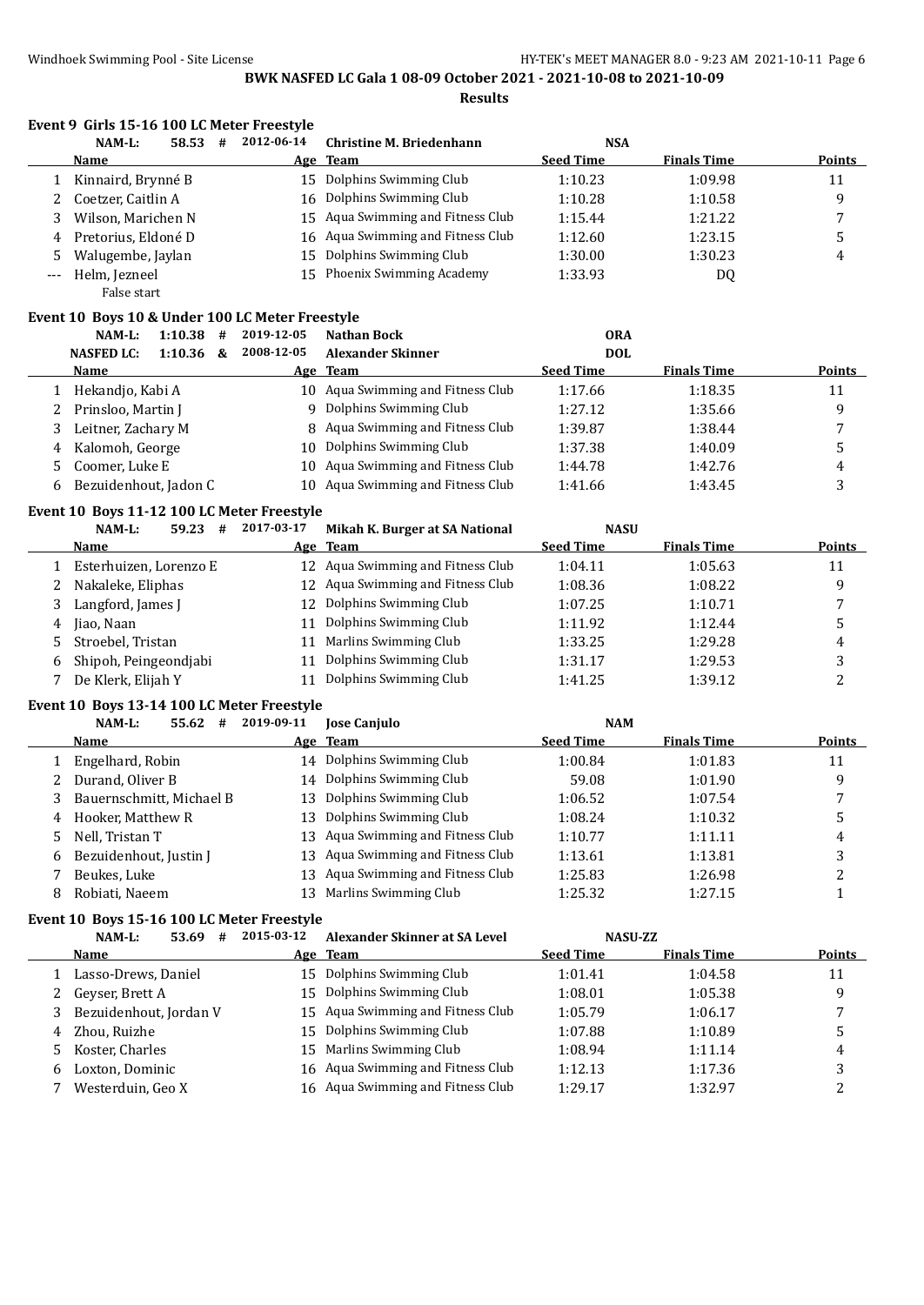**Results**

|     | Event 10 Boys 17-18 100 LC Meter Freestyle             |            |                                       |                  |                    |               |
|-----|--------------------------------------------------------|------------|---------------------------------------|------------------|--------------------|---------------|
|     | NAM-L:<br>$51.54$ #                                    | 2016-10-17 | <b>Alexander Skinner</b>              | <b>DOL</b>       |                    |               |
|     | Name                                                   |            | Age Team                              | <b>Seed Time</b> | <b>Finals Time</b> | <b>Points</b> |
|     | 1 Henning, Marco T                                     |            | 18 Dolphins Swimming Club             | 55.07            | 57.51              | 11            |
| 2   | Wellmann, Arkell J                                     | 18         | Dolphins Swimming Club                | 57.05            | 57.89              | 9             |
| 3   | Delie, Cameron-Jon                                     | 17         | Marlins Swimming Club                 | NT               | 1:01.26            | 7             |
| 4   | Nakaleke, Elias E                                      | 18         | Aqua Swimming and Fitness Club        | 1:00.45          | 1:01.31            | 5             |
| 5   | Helm, Joshua                                           | 17         | Phoenix Swimming Academy              | 1:07.05          | 1:05.10            | 4             |
| 6   | Nieuwoudt, Brody B                                     | 18         | Phoenix Swimming Academy              | 1:07.07          | 1:06.05            | 3             |
|     | Event 10 Boys 19 & Over 100 LC Meter Freestyle         |            |                                       |                  |                    |               |
|     | NAM-L:<br>$50.44$ #                                    | 2019-07-12 | <b>Alexander Skinner</b>              | <b>NAM</b>       |                    |               |
|     | Name                                                   |            | Age Team                              | <b>Seed Time</b> | <b>Finals Time</b> | <b>Points</b> |
|     | 1 Hagen, Armand G                                      |            | 20 Aqua Swimming and Fitness Club     | 1:03.28          | 1:05.26            | 11            |
|     | Event 12 Men 45 & Over 100 LC Meter Freestyle          |            |                                       |                  |                    |               |
|     | $1:06.36$ # 2019-08-05<br>NAM-L:                       |            | Francois van der Westhuizen           | <b>MARL</b>      |                    |               |
|     | Name                                                   |            | Age Team                              | <b>Seed Time</b> | <b>Finals Time</b> | <b>Points</b> |
|     | 1 Salamon, Gabor J                                     |            | 64 Marlins Swimming Club              | 1:11.49          | 1:19.14            | 11            |
|     |                                                        |            |                                       |                  |                    |               |
|     | Event 13 Girls 12 & Under 200 LC Meter Butterfly       |            |                                       |                  |                    |               |
|     | $2:45.26$ #<br>$NAM-L$ :                               | 2014-12-04 | Heleni Stergiadis at NTS Champ        | <b>DOL</b>       |                    |               |
|     | Name                                                   |            | Age Team<br>11 Dolphins Swimming Club | <b>Seed Time</b> | <b>Finals Time</b> | Points        |
|     | 1 Prinsloo, Milan                                      |            |                                       | 3:20.62          | 3:17.57            | 11            |
| 2   | De Sousa, Vitoria J                                    | 10         | Dolphins Swimming Club                | <b>NT</b>        | 3:20.96            | 9             |
| 3   | Naukosho, Ainoa                                        | 10         | Dolphins Swimming Club                | 3:55.67          | 3:38.23            | 7             |
|     | Event 13 Girls 13-14 200 LC Meter Butterfly            |            |                                       |                  |                    |               |
|     | NAM-L:<br>2:29.69<br>#                                 | 2017-03-17 | Heleni Stergiadis - SA Nationa        | <b>NASU</b>      |                    |               |
|     | <b>NASFED LC:</b><br>2:29.56 & 2017-03-17              |            | Joanne Liebenberg at SA               |                  |                    |               |
|     | Name                                                   |            | Age Team                              | <b>Seed Time</b> | <b>Finals Time</b> | Points        |
| 1   | Naukosho, Ariana                                       |            | 14 Dolphins Swimming Club             | 2:48.12          | 3:03.73            | 11            |
| 2   | Drotsky, Nayla C                                       |            | 14 Dolphins Swimming Club             | <b>NT</b>        | 3:27.86            | 9             |
| --- | Stephanus, Oliwia E                                    |            | 13 Dolphins Swimming Club             | <b>NT</b>        | DQ                 |               |
|     | More than one arm pull under water after start or turn |            |                                       |                  |                    |               |
|     | Event 13 Girls 15-16 200 LC Meter Butterfly            |            |                                       |                  |                    |               |
|     | $2:24.17$ #<br>NAM-L:                                  | 2015-07-07 | Sonja Adelaar                         | <b>NSA-ZZ</b>    |                    |               |
|     | Name                                                   |            | Age Team                              | <b>Seed Time</b> | <b>Finals Time</b> | <b>Points</b> |
|     | 1 Kinnaird, Brynné B                                   |            | 15 Dolphins Swimming Club             | 3:07.36          | 3:07.71            | 11            |
|     | Event 14 Boys 12 & Under 200 LC Meter Butterfly        |            |                                       |                  |                    |               |
|     | $2:31.62$ #<br>NAM-L:                                  | 2017-02-16 | Mikah K. Burger at 2016 Cana Z        | <b>NAM</b>       |                    |               |
|     | <b>Name</b>                                            |            | Age Team                              | <b>Seed Time</b> | <b>Finals Time</b> | <b>Points</b> |
|     | 1 Esterhuizen, Lorenzo E                               |            | 12 Aqua Swimming and Fitness Club     | 2:33.98          | 2:40.93            | 11            |
| 2   | Jiao, Naan                                             | 11         | Dolphins Swimming Club                | 2:49.71          | 2:56.41            | 9             |
| 3   | Langford, James J                                      | 12         | Dolphins Swimming Club                | 3:12.52          | 3:01.10            | 7             |
| 4   | Nakaleke, Eliphas                                      | 12         | Aqua Swimming and Fitness Club        | 3:29.20          | 3:25.04            | 5             |
|     |                                                        |            |                                       |                  |                    |               |
|     | Event 14 Boys 13-14 200 LC Meter Butterfly             |            |                                       |                  |                    |               |
|     | NAM-L:<br>$2:13.32$ #                                  | 2017-03-17 | Corné Le Roux at SA National J        | <b>NASU</b>      |                    |               |
|     | <u>Name</u>                                            |            | Age Team                              | <b>Seed Time</b> | <b>Finals Time</b> | <b>Points</b> |
| 1   | Durand, Oliver B                                       |            | 14 Dolphins Swimming Club             | 2:25.14          | 2:33.46            | 11            |
| 2   | Engelhard, Robin                                       | 14         | Dolphins Swimming Club                | 3:02.40          | 3:03.62            | 9             |
| 3   | Nell, Tristan T                                        | 13         | Aqua Swimming and Fitness Club        | 3:19.66          | 3:04.36            | 7             |
| 4   | Hooker, Matthew R                                      | 13         | Dolphins Swimming Club                | <b>NT</b>        | 3:06.63            | 5             |
| 5   | Bauernschmitt, Michael B                               | 13         | Dolphins Swimming Club                | 3:27.15          | 3:08.37            | 4             |
| 6   | Bezuidenhout, Justin J                                 |            | 13 Aqua Swimming and Fitness Club     | NT               | 3:10.03            | 3             |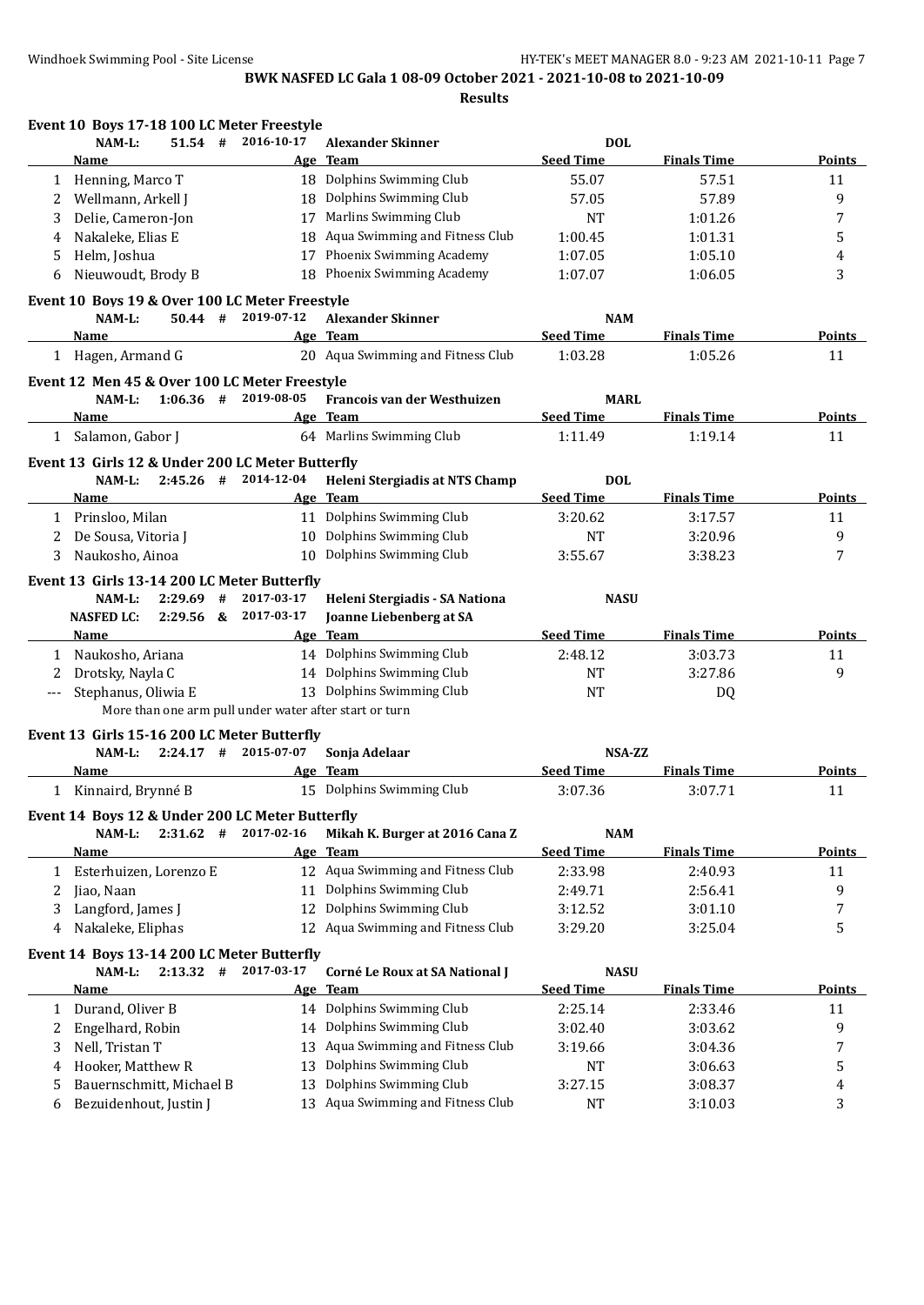|                      | $2:11.69$ #<br>NAM-L:                          | Event 14 Boys 15-16 200 LC Meter Butterfly<br>2018-04-23 | Corné Le Roux at Sa National A    | <b>NASU</b>      |                    |               |
|----------------------|------------------------------------------------|----------------------------------------------------------|-----------------------------------|------------------|--------------------|---------------|
|                      | Name                                           |                                                          | Age Team                          | <b>Seed Time</b> | <b>Finals Time</b> | <b>Points</b> |
|                      | 1 Lasso-Drews, Daniel                          |                                                          | 15 Dolphins Swimming Club         | 2:28.90          | 2:49.82            | 11            |
| $\scriptstyle\cdots$ | Geyser, Brett A                                |                                                          | 15 Dolphins Swimming Club         | 3:28.69          | DQ                 |               |
|                      |                                                |                                                          |                                   |                  |                    |               |
|                      | Event 14 Boys 17-18 200 LC Meter Butterfly     |                                                          |                                   |                  |                    |               |
|                      | $2:08.88$ #<br>NAM-L:                          | 2004-05-04                                               | <b>Günther Streit</b>             | <b>MARNM</b>     |                    |               |
|                      | Name                                           |                                                          | Age Team                          | <b>Seed Time</b> | <b>Finals Time</b> | <b>Points</b> |
|                      | 1 Wellmann, Arkell J                           |                                                          | 18 Dolphins Swimming Club         | 2:22.30          | 2:34.91            | 11            |
|                      | 2 Henning, Marco T                             |                                                          | 18 Dolphins Swimming Club         | 2:19.67          | 2:40.04            | 9             |
|                      | Event 18 Boys 13-14 1500 LC Meter Freestyle    |                                                          |                                   |                  |                    |               |
|                      | NAM-L: 18:16.79 # 2004-03-29                   |                                                          | Stefan van Zijl                   | <b>DOLNM</b>     |                    |               |
|                      | Name                                           |                                                          | Age Team                          | <b>Seed Time</b> | <b>Finals Time</b> | Points        |
|                      | 1 Durand, Oliver B                             |                                                          | 14 Dolphins Swimming Club         | 18:24.44         | 19:01.62           | 11            |
|                      | Event 18 Boys 15-16 1500 LC Meter Freestyle    |                                                          |                                   |                  |                    |               |
|                      | NAM-L: 17:16.50 #                              | 2008-03-04                                               | <b>Tristan McDonald</b>           |                  | <b>NAMIB-ZZ</b>    |               |
|                      | Name                                           |                                                          | Age Team                          | <b>Seed Time</b> | <b>Finals Time</b> | <b>Points</b> |
|                      | 1 Esslinger, Nico                              |                                                          | 15 Dolphins Swimming Club         | 17:26.50         | 19:18.27           | 11            |
|                      |                                                |                                                          |                                   |                  |                    |               |
|                      | Event 21 Girls 8 & Under 50 LC Meter Butterfly |                                                          |                                   |                  |                    |               |
|                      | 42.90 #<br>NAM-L:                              | 2004-12-10                                               | <b>Christine Briedenhann</b>      | <b>NSANM</b>     |                    |               |
|                      | <b>Name</b>                                    |                                                          | Age Team                          | <b>Seed Time</b> | <b>Finals Time</b> | <b>Points</b> |
|                      | 1 Kalemeera, Christelle                        |                                                          | 8 Dolphins Swimming Club          | 49.83            | 45.49              | 11            |
| 2                    | Pretorius, Jayd K                              |                                                          | 8 Aqua Swimming and Fitness Club  | 1:05.35          | 1:06.64            | 9             |
| 3                    | Rukewe, Buno A                                 |                                                          | 8 Aqua Swimming and Fitness Club  | 1:08.33          | 1:10.61            | 7             |
|                      | Event 21 Girls 9-10 50 LC Meter Butterfly      |                                                          |                                   |                  |                    |               |
|                      | 33.96 #<br>NAM-L:                              | 2006-12-13                                               | <b>Christine Briedenhann</b>      | <b>NSANM</b>     |                    |               |
|                      | Name                                           |                                                          | Age Team                          | <b>Seed Time</b> | <b>Finals Time</b> | <b>Points</b> |
| 1                    | Matyayi, Roselinda                             |                                                          | 10 Aqua Swimming and Fitness Club | 34.12            | 34.19              | 11            |
| 2                    | De Sousa, Vitoria J                            |                                                          | 10 Dolphins Swimming Club         | 38.34            | 37.90              | 9             |
| 3                    | Naukosho, Ainoa                                |                                                          | 10 Dolphins Swimming Club         | 38.80            | 38.44              | 7             |
| 4                    | Meyer, Cara                                    |                                                          | 10 Dolphins Swimming Club         | 45.04            | 42.88              | 5             |
| 5                    | Brinkmann, Emma M                              | 10                                                       | Dolphins Swimming Club            | 44.75            | 46.47              | 4             |
| 6                    | Mobbison, Solange A                            |                                                          | 10 Dolphins Swimming Club         | 44.38            | 47.36              | 3             |
| 7                    | Rukewe, Omena T                                |                                                          | 10 Aqua Swimming and Fitness Club | 52.69            | 56.86              | 2             |
| 8                    | Mahdy, Nadien                                  |                                                          | 10 Dolphins Swimming Club         | 59.11            | 57.34              | 1             |
| 9                    | McNab, Aneurene                                |                                                          | 10 Dolphins Swimming Club         | 58.88            | 58.95              |               |
|                      | 10 Schnebel, Sandra                            |                                                          | 10 Dolphins Swimming Club         | 58.08            | 1:04.17            |               |
|                      | Event 21 Girls 11-12 50 LC Meter Butterfly     |                                                          |                                   |                  |                    |               |
|                      | NAM-L:<br>$31.42$ #                            | 2011-12-01                                               | Sonja Adelaar at 9th Africa Ju    | <b>NAMJR</b>     |                    |               |
|                      | <u>Name</u>                                    |                                                          | Age Team                          | <b>Seed Time</b> | <b>Finals Time</b> | <b>Points</b> |
| 1                    | Kapapa, Alexandra                              |                                                          | 12 Aqua Swimming and Fitness Club | 36.02            | 36.44              | 11            |
| 2                    | Geyser, Mikayla                                |                                                          | 12 Dolphins Swimming Club         | 37.55            | 36.69              | 9             |
| 3                    | Prinsloo, Milan                                | 11                                                       | Dolphins Swimming Club            | 37.15            | 38.63              | 7             |
|                      | Senekal, Julitte                               | 12                                                       | Dolphins Swimming Club            | 40.49            | 39.06              | 5             |
| 4<br>5               | Drotsky, Kayleigh R                            | 11                                                       | Dolphins Swimming Club            | 44.67            | 41.45              | 4             |
|                      | Bergh, Madison S                               |                                                          | 12 Aqua Swimming and Fitness Club | 39.78            | 41.75              | 3             |
| 6<br>7               | Dames, Andrea                                  | 12                                                       | Dolphins Swimming Club            | 55.12            | 49.65              | 2             |
|                      |                                                |                                                          |                                   |                  |                    |               |
| 8                    | Steyn, Lara                                    | 11                                                       | Dolphins Swimming Club            | 51.77            | 50.51              | 1             |
|                      | Event 21 Girls 13-14 50 LC Meter Butterfly     |                                                          |                                   |                  |                    |               |
|                      | NAM-L:<br>29.57 #                              | 2010-09-13                                               | Christine M. Briedenhann at 10    | <b>NSA</b>       |                    |               |
|                      |                                                |                                                          | Age Team                          | <b>Seed Time</b> | <b>Finals Time</b> | <b>Points</b> |
|                      | <u>Name</u><br>Humphrey, Jessica               |                                                          | 13 Aqua Swimming and Fitness Club |                  |                    | 11            |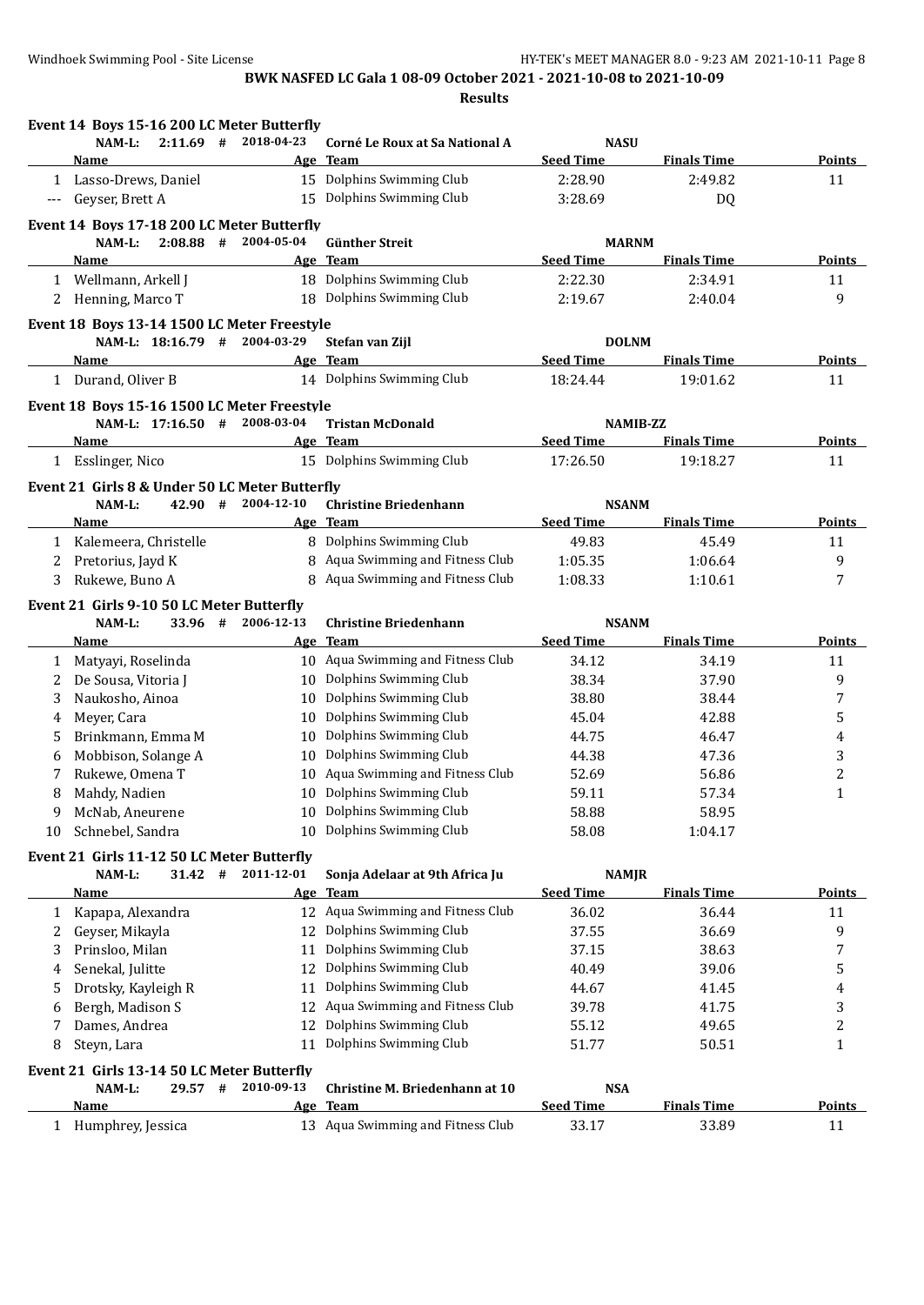**Results**

|  | (Event 21 Girls 13-14 50 LC Meter Butterfly) |  |
|--|----------------------------------------------|--|
|--|----------------------------------------------|--|

|    | Name                | Age Team                  | <b>Seed Time</b> | <b>Finals Time</b> | <b>Points</b> |
|----|---------------------|---------------------------|------------------|--------------------|---------------|
|    | Rossouw, Chloe      | 14 Dolphins Swimming Club | 35.02            | 34.54              | a             |
|    | Naukosho, Ariana    | 14 Dolphins Swimming Club | 32.74            | 34.58              |               |
| 4  | Balt, Caitlyn R     | 14 Dolphins Swimming Club | 36.39            | 37.54              |               |
| 5. | Drotsky, Nayla C    | 14 Dolphins Swimming Club | 37.41            | 38.71              | 4             |
| 6  | Stephanus, Oliwia E | 13 Dolphins Swimming Club | 38.13            | 38.73              |               |
|    | Steyn, Carissa L    | 14 Dolphins Swimming Club | 41.00            | 40.66              |               |
|    | Schnebel, Silke     | Dolphins Swimming Club    | 40.48            | 41.21              |               |

# **Event 21 Girls 15-16 50 LC Meter Butterfly**

|    | NAM-L:                                        | 28.99 | # | 2014-04-07 | Sonja Adelaar                     | <b>NASU</b>      |                    |               |
|----|-----------------------------------------------|-------|---|------------|-----------------------------------|------------------|--------------------|---------------|
|    | Name                                          |       |   |            | Age Team                          | <b>Seed Time</b> | <b>Finals Time</b> | Points        |
|    | Engelhard, Lisa                               |       |   |            | 16 Dolphins Swimming Club         | 31.24            | 31.79              | 11            |
|    | Kinnaird, Brynné B                            |       |   | 15         | Dolphins Swimming Club            | 37.24            | 36.38              | 9             |
| 3  | Coetzer, Caitlin A                            |       |   |            | 16 Dolphins Swimming Club         | 36.76            | 37.81              |               |
| 4  | Walugembe, Jaylan                             |       |   |            | 15 Dolphins Swimming Club         | 43.03            | 42.99              |               |
| 5. | Wilson, Marichen N                            |       |   |            | 15 Agua Swimming and Fitness Club | 37.63            | 44.06              | 4             |
|    | Event 21 Girls 17-18 50 LC Meter Butterfly    |       |   |            |                                   |                  |                    |               |
|    |                                               |       |   |            |                                   |                  |                    |               |
|    | NAM-L:                                        | 29.99 | # | 2008-12-08 | <b>Jonay Briedenhann</b>          | <b>NSA</b>       |                    |               |
|    | Name                                          |       |   |            | Age Team                          | <b>Seed Time</b> | <b>Finals Time</b> | Points        |
|    | Benjamin, Zunaid M                            |       |   | 17         | Aqua Swimming and Fitness Club    | 33.36            | 34.88              | 11            |
|    | Event 22 Boys 8 & Under 50 LC Meter Butterfly |       |   |            |                                   |                  |                    |               |
|    | $NAM-L$ :                                     | 39.85 | # | 2017-11-03 | Eliphas Nakaleke at BWK LC Gal    | <b>AQUA</b>      |                    |               |
|    | Name                                          |       |   |            | Age Team                          | <b>Seed Time</b> | <b>Finals Time</b> | <b>Points</b> |
|    | Durand, Patrick                               |       |   |            | Dolphins Swimming Club            | 47.19            | 50.62              | 11            |

4 Cowley, Joshua 7 Dolphins Swimming Club 58.11 58.69 5 --- Van Heerden, Sebastian 8 Dolphins Swimming Club 1997 NT NT 2009 Arms not brought forward simultaneously over the water

#### **Event 22 Boys 9-10 50 LC Meter Butterfly**

|   | 32.87<br>NAM-L:<br>#  | 2020-02-27 | <b>Nathan Bock</b>                | <b>ORA</b>       |                    |        |
|---|-----------------------|------------|-----------------------------------|------------------|--------------------|--------|
|   | <b>Name</b>           | Age        | Team                              | <b>Seed Time</b> | <b>Finals Time</b> | Points |
|   | Hekandjo, Kabi A      |            | 10 Aqua Swimming and Fitness Club | 41.50            | 44.10              | 11     |
|   | Prinsloo, Martin J    |            | 9 Dolphins Swimming Club          | 45.52            | 47.33              |        |
|   | Coomer, Luke E        |            | 10 Aqua Swimming and Fitness Club | 59.57            | 49.16              |        |
| 4 | Kalomoh, George       | 10.        | Dolphins Swimming Club            | 53.06            | 52.87              |        |
|   | Bezuidenhout, Jadon C |            | 10 Aqua Swimming and Fitness Club | 46.46            | 58.06              | 4      |

3 Cowley, Dylan **8 Dolphins Swimming Club** 54.90 53.48 53.48

# **Event 22 Boys 11-12 50 LC Meter Butterfly**

|                   | $NAM-L$ :<br>29.61<br>#                                | 2017-03-17 | Mikah K. Burger at SA National    | <b>NASU</b>      |                    |        |
|-------------------|--------------------------------------------------------|------------|-----------------------------------|------------------|--------------------|--------|
|                   | <b>Name</b>                                            |            | Age Team                          | <b>Seed Time</b> | <b>Finals Time</b> | Points |
|                   | Esterhuizen, Lorenzo E                                 |            | 12 Agua Swimming and Fitness Club | 31.89            | 31.67              | 11     |
|                   | Nakaleke, Eliphas                                      | 12         | Aqua Swimming and Fitness Club    | 31.51            | 31.95              | 9      |
|                   | Langford, James J                                      |            | 12 Dolphins Swimming Club         | 33.99            | 34.20              | 7      |
| 4                 | Jiao, Naan                                             | 11         | Dolphins Swimming Club            | 36.69            | 37.77              | 5.     |
|                   | Engelhard, Victor                                      | 11         | Dolphins Swimming Club            | 41.58            | 44.36              | 4      |
| 6                 | Shipoh, Peingeondjabi                                  | 11         | Dolphins Swimming Club            | 48.89            | 45.45              | 3      |
| $\qquad \qquad -$ | De Klerk, Elijah Y                                     | 11         | Dolphins Swimming Club            | 54.35            | DQ                 |        |
|                   | Arms not brought forward simultaneously over the water |            |                                   |                  |                    |        |
|                   | Stroebel, Tristan                                      | 11         | Marlins Swimming Club             | 49.17            | DQ                 |        |
|                   | Arm movements did not continue throughout race         |            |                                   |                  |                    |        |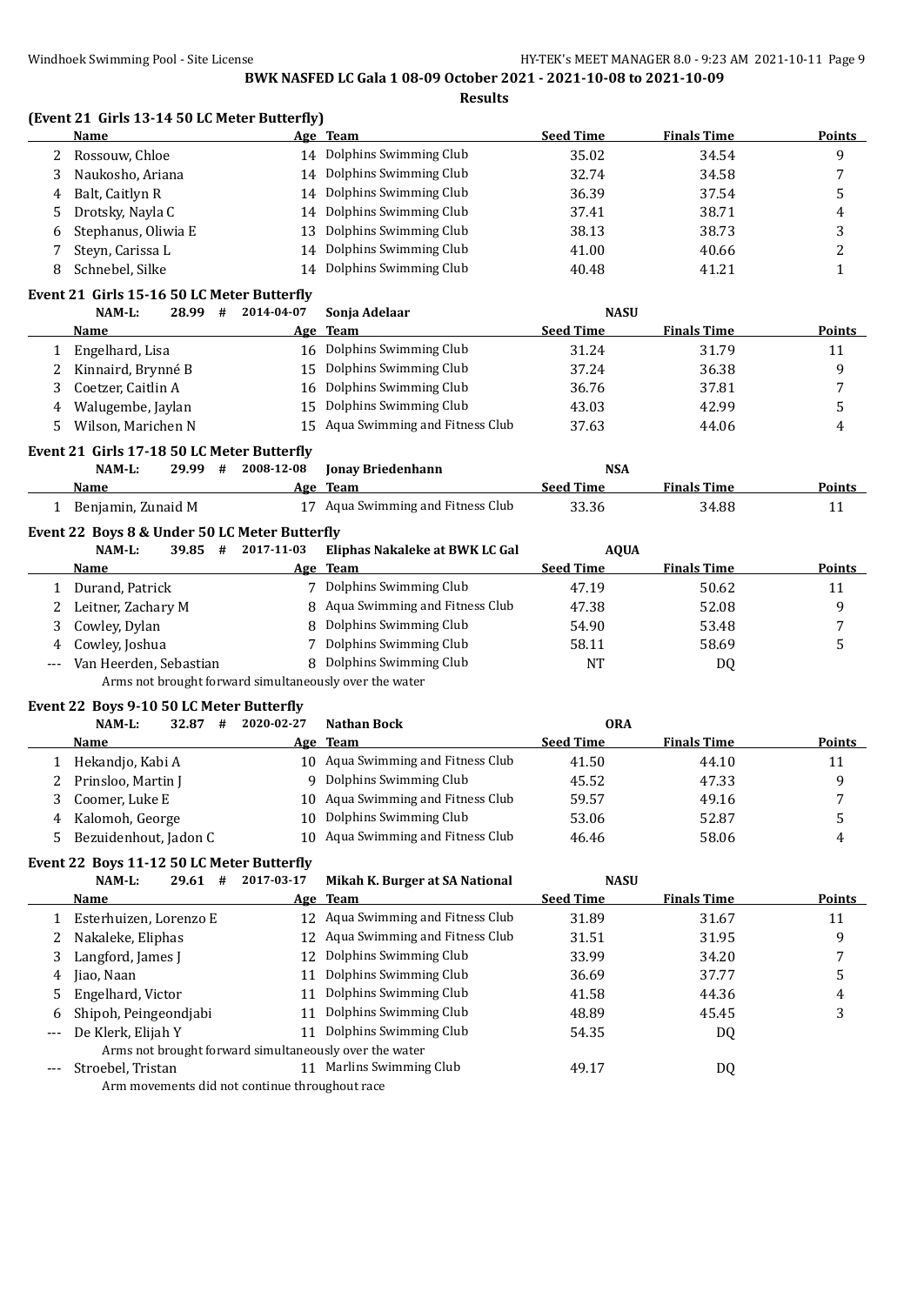**Results**

|        |       |   | Event 22 Boys 13-14 50 LC Meter Butterfly |    |
|--------|-------|---|-------------------------------------------|----|
| NAM-L: | 26.92 | # | 2020-02-27                                | Iо |

| NAM-L:       | 26.92       | #                                                                                              | 2020-02-27             | <b>Jose Canjulo</b>      | <b>MAC</b>                                                                                                                                                                                                                                                              |                    |        |
|--------------|-------------|------------------------------------------------------------------------------------------------|------------------------|--------------------------|-------------------------------------------------------------------------------------------------------------------------------------------------------------------------------------------------------------------------------------------------------------------------|--------------------|--------|
|              |             |                                                                                                |                        |                          | <b>Seed Time</b>                                                                                                                                                                                                                                                        | <b>Finals Time</b> | Points |
|              |             |                                                                                                |                        |                          | 28.50                                                                                                                                                                                                                                                                   | 28.95              | 11     |
|              |             |                                                                                                |                        |                          | 28.93                                                                                                                                                                                                                                                                   | 30.62              | 9      |
|              |             |                                                                                                |                        |                          | 30.64                                                                                                                                                                                                                                                                   | 31.40              |        |
|              |             |                                                                                                |                        |                          | 35.57                                                                                                                                                                                                                                                                   | 34.91              |        |
|              |             |                                                                                                |                        |                          | 36.44                                                                                                                                                                                                                                                                   | 35.97              | 4      |
|              |             |                                                                                                |                        |                          | 35.67                                                                                                                                                                                                                                                                   | 36.39              |        |
| Beukes, Luke |             |                                                                                                |                        |                          | 42.27                                                                                                                                                                                                                                                                   | 40.14              | ∠      |
|              |             |                                                                                                |                        |                          | 41.11                                                                                                                                                                                                                                                                   | 43.22              |        |
|              | <b>Name</b> | Engelhard, Robin<br>Durand, Oliver B<br>Nell, Tristan T<br>Hooker, Matthew R<br>Robiati, Naeem | Bezuidenhout, Justin J | Bauernschmitt, Michael B | Age Team<br>14 Dolphins Swimming Club<br>14 Dolphins Swimming Club<br>13 Dolphins Swimming Club<br>13 Agua Swimming and Fitness Club<br>13 Dolphins Swimming Club<br>13 Aqua Swimming and Fitness Club<br>13 Agua Swimming and Fitness Club<br>13 Marlins Swimming Club |                    |        |

# **Event 22 Boys 15-16 50 LC Meter Butterfly**

| $NAM-L$ :<br>26.27<br># | 2020-12-11               | <b>Jose Canjulo</b>   | <b>AQUA</b>                                                                                                                                                                                                                                       |                    |        |
|-------------------------|--------------------------|-----------------------|---------------------------------------------------------------------------------------------------------------------------------------------------------------------------------------------------------------------------------------------------|--------------------|--------|
| Name                    |                          |                       | <b>Seed Time</b>                                                                                                                                                                                                                                  | <b>Finals Time</b> | Points |
| Geyser, Brett A         |                          |                       | 31.98                                                                                                                                                                                                                                             | 29.23              | 11     |
| Lasso-Drews, Daniel     |                          |                       | 30.09                                                                                                                                                                                                                                             | 30.06              | 9      |
| Koster, Charles         |                          | Marlins Swimming Club | 32.35                                                                                                                                                                                                                                             | 32.14              |        |
|                         |                          |                       | 33.52                                                                                                                                                                                                                                             | 32.56              |        |
| Esslinger, Nico         |                          |                       | 30.27                                                                                                                                                                                                                                             | 33.17              | 4      |
| Loxton, Dominic         |                          |                       | 31.96                                                                                                                                                                                                                                             | 34.09              |        |
| Zhou, Ruizhe            |                          |                       | 34.57                                                                                                                                                                                                                                             | 34.29              |        |
| Westerduin, Geo X       |                          |                       | 44.49                                                                                                                                                                                                                                             | 44.92              |        |
|                         | 4 Bezuidenhout, Jordan V |                       | Age Team<br>15 Dolphins Swimming Club<br>15 Dolphins Swimming Club<br>15<br>15 Agua Swimming and Fitness Club<br>15 Dolphins Swimming Club<br>16 Aqua Swimming and Fitness Club<br>15 Dolphins Swimming Club<br>16 Aqua Swimming and Fitness Club |                    |        |

#### **Event 22 Boys 17-18 50 LC Meter Butterfly**

|   | NAM-L:<br>25.98<br># | 2015-08-25 | Lushano Lamprecht                 | <b>NAM</b>       |                    |               |
|---|----------------------|------------|-----------------------------------|------------------|--------------------|---------------|
|   | Name                 |            | Age Team                          | <b>Seed Time</b> | <b>Finals Time</b> | <b>Points</b> |
|   | Henning, Marco T     |            | 18 Dolphins Swimming Club         | 27.38            | 28.03              |               |
|   | Wellmann, Arkell J   |            | 18 Dolphins Swimming Club         | 28.24            | 28.35              |               |
|   | Delie, Cameron-Jon   | 17         | Marlins Swimming Club             | <b>NT</b>        | 28.80              |               |
| 4 | Nakaleke. Elias E    |            | 18 Aqua Swimming and Fitness Club | 29.11            | 29.53              |               |
|   | Nieuwoudt, Brody B   |            | 18 Phoenix Swimming Academy       | 33.27            | 32.66              | 4             |

# **Event 22 Boys 19 & Over 50 LC Meter Butterfly**

| NAM-L:                                   | 25.88 | # | 2020-11-27 | Ronan Wantenaar                   | <b>AOUA</b>      |                    |               |  |
|------------------------------------------|-------|---|------------|-----------------------------------|------------------|--------------------|---------------|--|
| Name                                     |       |   |            | Age Team                          | <b>Seed Time</b> | <b>Finals Time</b> | Points        |  |
| Hagen, Armand G                          |       |   |            | 20 Agua Swimming and Fitness Club | 32.60            | 33.63              | 11            |  |
| Event 24 Men 25-44 50 LC Meter Butterfly |       |   |            |                                   |                  |                    |               |  |
| NAM-L:                                   | 31.05 | # | 2021-03-11 | <b>Dentie Louw</b>                | <b>SWA</b>       |                    |               |  |
| Name                                     |       |   |            | Age Team                          | <b>Seed Time</b> | <b>Finals Time</b> | <b>Points</b> |  |

| Name                                         | Team<br>Age              | <b>Seed Time</b> | <b>Finals Time</b> | <b>Points</b> |
|----------------------------------------------|--------------------------|------------------|--------------------|---------------|
| Delie, Quinton                               | 29 Marlins Swimming Club | 30.14            | 29.39#             |               |
| Event 24 Men 45 & Over 50 LC Meter Butterfly |                          |                  |                    |               |

| $NAM-L$ :          | 32.88 | # | 2018-11-24 | Gabor Salamon            | <b>MARL</b>      |                    |        |
|--------------------|-------|---|------------|--------------------------|------------------|--------------------|--------|
| Name               |       |   |            | Age Team                 | <b>Seed Time</b> | <b>Finals Time</b> | Points |
| - Salamon, Gabor J |       |   |            | 64 Marlins Swimming Club | 34.36            | 35.10              |        |

## **Event 25 Girls 12 & Under 200 LC Meter Backstroke**

|    | NAM-L:<br>2:33.54<br># | 2016-12-07 | <b>Tiana Esslinger</b>            | <b>DOL</b>       |                    |        |
|----|------------------------|------------|-----------------------------------|------------------|--------------------|--------|
|    | <b>Name</b>            |            | Age Team                          | <b>Seed Time</b> | <b>Finals Time</b> | Points |
|    | Matyayi, Roselinda     | 10         | Aqua Swimming and Fitness Club    | 2:58.50          | 2:55.61            | 11     |
|    | Geyser, Mikayla        | 12.        | Dolphins Swimming Club            | 2:49.31          | 3:01.42            | 9      |
|    | Senekal, Julitte       |            | 12 Dolphins Swimming Club         | 2:52.88          | 3:05.88            |        |
| 4  | Prinsloo, Milan        | 11         | Dolphins Swimming Club            | 2:50.50          | 3:06.41            | 5      |
| 5. | Kapapa, Alexandra      |            | 12 Aqua Swimming and Fitness Club | 2:48.12          | 3:07.34            | 4      |
| 6  | Bergh, Madison S       |            | 12 Aqua Swimming and Fitness Club | 2:59.75          | 3:11.40            |        |
|    | Naukosho, Ainoa        | 10         | Dolphins Swimming Club            | 3:18.27          | 3:12.17            |        |
|    | De Sousa, Vitoria J    | 10         | Dolphins Swimming Club            | 3:20.34          | 3:15.14            |        |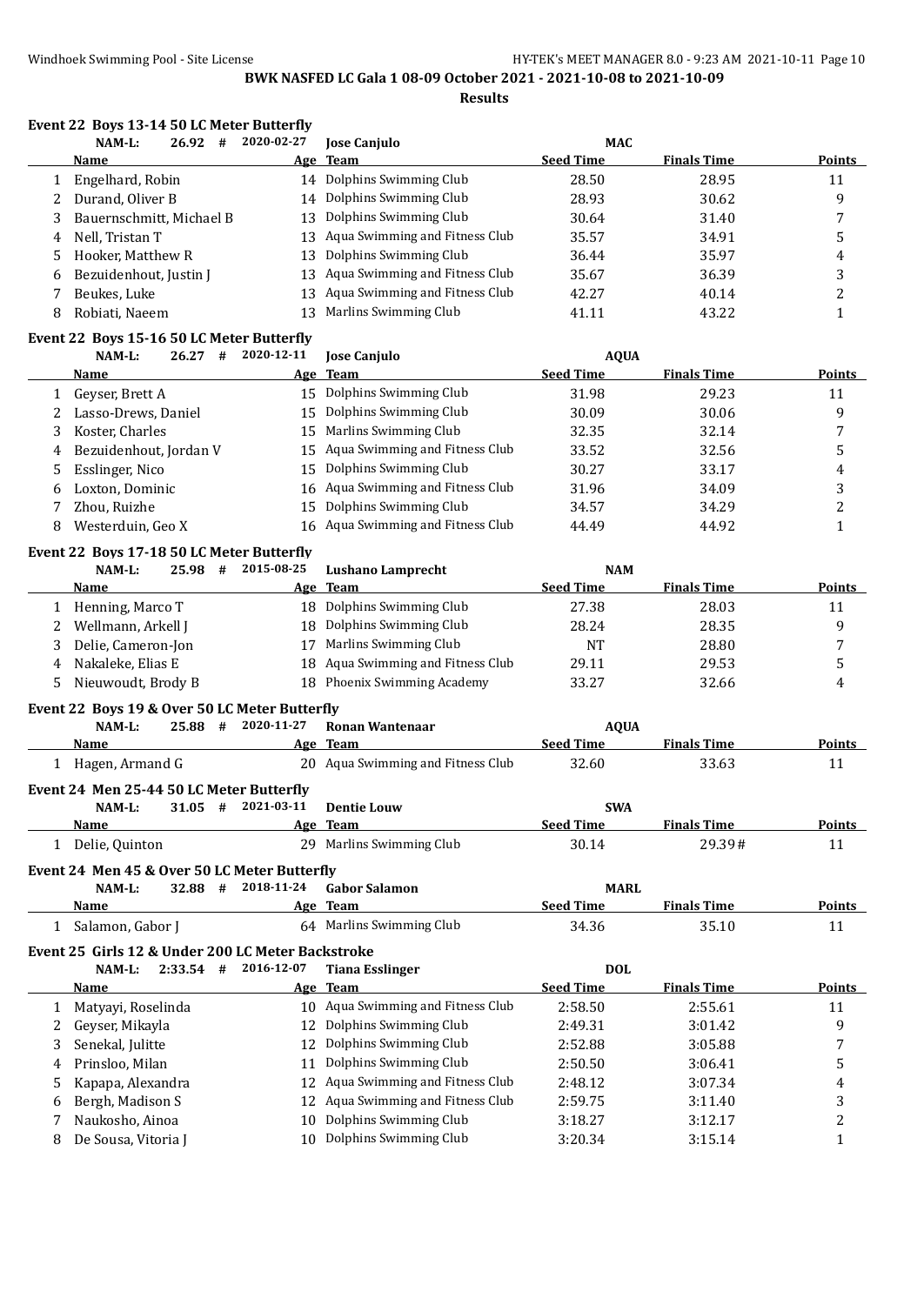# **(Event 25 Girls 12 & Under 200 LC Meter Backstroke)**

|       | Name                |     | Age Team                          | <b>Seed Time</b> | <b>Finals Time</b> | <b>Points</b> |  |  |  |  |
|-------|---------------------|-----|-----------------------------------|------------------|--------------------|---------------|--|--|--|--|
| 9.    | Nel, Amy-Isabella   | 12. | Marlins Swimming Club             | 3:02.66          | 3:18.32            |               |  |  |  |  |
| 10    | Steyn, Lara         |     | Dolphins Swimming Club            | 3:20.41          | 3:35.59            |               |  |  |  |  |
| 11    | Drotsky, Kayleigh R |     | Dolphins Swimming Club            | 4:18.06          | 3:36.20            |               |  |  |  |  |
| 12    | Mobbison, Solange A |     | 10 Dolphins Swimming Club         | 4:38.04          | 3:40.27            |               |  |  |  |  |
| 13    | Brinkmann, Emma M   |     | 10 Dolphins Swimming Club         | 3:38.28          | 3:42.34            |               |  |  |  |  |
| 14    | Rukewe, Omena T     |     | 10 Aqua Swimming and Fitness Club | <b>NT</b>        | 3:55.10            |               |  |  |  |  |
| $---$ | Mever, Cara         |     | 10 Dolphins Swimming Club         | NT               | DQ                 |               |  |  |  |  |
|       |                     |     |                                   |                  |                    |               |  |  |  |  |

Past vertical at turn: non continuous turning action

#### **Event 25 Girls 13-14 200 LC Meter Backstroke**

|   | 2:14.52<br>NAM-L:<br># | 2013-07-19 | <b>Zanre Oberholzer</b>           | <b>NAM</b>       |                    |               |
|---|------------------------|------------|-----------------------------------|------------------|--------------------|---------------|
|   | Name                   | Age        | Team                              | <b>Seed Time</b> | <b>Finals Time</b> | <b>Points</b> |
|   | Humphrey, Jessica      |            | 13 Aqua Swimming and Fitness Club | 2:28.83          | 2:43.83            | 11            |
|   | Naukosho, Ariana       |            | 14 Dolphins Swimming Club         | 2:43.96          | 2:49.71            | q             |
|   | Steyn, Carissa L       |            | 14 Dolphins Swimming Club         | 2:46.98          | 2:57.65            | 7             |
| 4 | Rossouw. Chloe         |            | 14 Dolphins Swimming Club         | 2:49.29          | 3:00.50            |               |
| 5 | Stephanus, Oliwia E    | 13.        | Dolphins Swimming Club            | 3:07.85          | 3:04.19            | 4             |
| 6 | Drotsky, Nayla C       |            | 14 Dolphins Swimming Club         | 2:51.59          | 3:05.01            | 3             |
|   | Schnebel, Silke        |            | 14 Dolphins Swimming Club         | 3:20.48          | 3:21.83            |               |

#### **Event 25 Girls 15-16 200 LC Meter Backstroke**

|    | 2:16.99<br>NAM-L:<br># | 2014-12-10 | Zanré Oberholzer at African Un    | <b>NAM</b>       |                    |        |
|----|------------------------|------------|-----------------------------------|------------------|--------------------|--------|
|    | Name                   |            | Age Team                          | <b>Seed Time</b> | <b>Finals Time</b> | Points |
|    | Engelhard, Lisa        |            | 16 Dolphins Swimming Club         | 2:48.96          | 2:54.18            | 11     |
|    | 2 Kinnaird, Brynné B   | 15.        | Dolphins Swimming Club            | 2:42.26          | 2:54.49            | q      |
|    | Coetzer, Caitlin A     |            | 16 Dolphins Swimming Club         | 2:48.90          | 2:58.05            |        |
|    | 4 Wilson, Marichen N   |            | 15 Aqua Swimming and Fitness Club | 3:02.41          | 3:19.82            |        |
| 5. | Helm, Jezneel          | 15.        | Phoenix Swimming Academy          | 3:21.01          | 3:24.29            | 4      |
|    | Walugembe, Jaylan      | 15.        | Dolphins Swimming Club            | <b>NT</b>        | 3:59.07            |        |

#### **Event 26 Boys 12 & Under 200 LC Meter Backstroke**

|       | 2:32.05<br>NAM-L:<br>#                               | 2020-02-20 | <b>Oliver Durand</b>             | <b>NAM</b>       |                    |        |
|-------|------------------------------------------------------|------------|----------------------------------|------------------|--------------------|--------|
|       | Name                                                 |            | Age Team                         | <b>Seed Time</b> | <b>Finals Time</b> | Points |
|       | Esterhuizen, Lorenzo E                               | 12         | Aqua Swimming and Fitness Club   | 2:25.16          | 2:34.03            | 11     |
|       | Nakaleke, Eliphas                                    | 12         | Aqua Swimming and Fitness Club   | 2:29.68          | 2:50.17            | 9      |
| 3     | Langford, James J                                    | 12         | Dolphins Swimming Club           | 2:36.17          | 2:51.24            |        |
| 4     | Jiao, Naan                                           | 11         | Dolphins Swimming Club           | 2:43.07          | 2:54.15            | 5      |
| 5.    | Hekandjo, Kabi A                                     | 10.        | Aqua Swimming and Fitness Club   | 3:17.25          | 3:12.11            | 4      |
| 6     | Leitner, Zachary M                                   |            | 8 Aqua Swimming and Fitness Club | NT               | 3:25.23            |        |
|       | Bezuidenhout, Jadon C                                | 10         | Aqua Swimming and Fitness Club   | <b>NT</b>        | 4:24.60            |        |
| $---$ | Shipoh, Peingeondjabi                                | 11         | Dolphins Swimming Club           | NT               | DQ                 |        |
|       | Past vertical at turn: non continuous turning action |            |                                  |                  |                    |        |
|       | Prinsloo, Martin J                                   |            | 9 Dolphins Swimming Club         | NT               | DQ                 |        |
|       | False start                                          |            |                                  |                  |                    |        |

#### **Event 26 Boys 13-14 200 LC Meter Backstroke**

|       | 2:14.74<br>NAM-L:<br>#   | 2019-03-19 | <b>Jose Canjulo</b>               | <b>NASU</b>      |                    |               |
|-------|--------------------------|------------|-----------------------------------|------------------|--------------------|---------------|
|       | <b>Name</b>              |            | Age Team                          | <b>Seed Time</b> | <b>Finals Time</b> | <b>Points</b> |
|       | Engelhard, Robin         | 14         | Dolphins Swimming Club            | 2:34.35          | 2:33.49            | 11            |
|       | Durand, Oliver B         |            | 14 Dolphins Swimming Club         | 2:15.55          | 2:36.53            | 9             |
|       | Hooker, Matthew R        | 13.        | Dolphins Swimming Club            | 2:36.37          | 2:50.45            | 7             |
| 4     | Nell. Tristan T          |            | 13 Aqua Swimming and Fitness Club | 2:47.93          | 2:55.30            |               |
| 5.    | Bauernschmitt, Michael B | 13.        | Dolphins Swimming Club            | 2:37.19          | 2:57.93            | 4             |
| 6     | Bezuidenhout, Justin J   |            | 13 Aqua Swimming and Fitness Club | 3:22.93          | 3:15.10            | 3             |
| $---$ | Beukes, Luke             |            | 13 Agua Swimming and Fitness Club | NT               | DQ                 |               |
|       |                          |            |                                   |                  |                    |               |

Past vertical at turn: non continuous turning action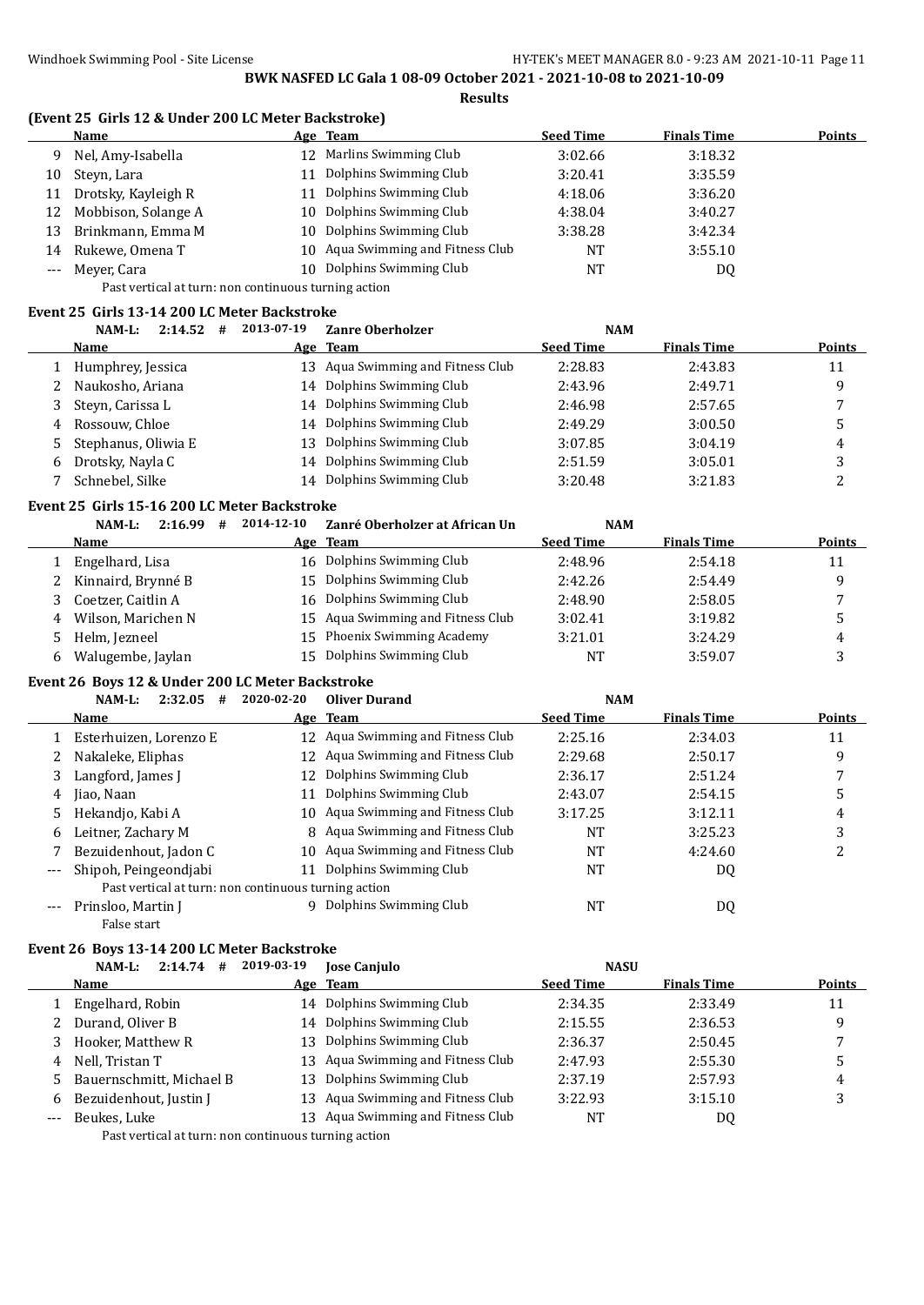**Results**

|     | Event 26 Boys 15-16 200 LC Meter Backstroke    |            |                                       |                  |                    |                  |
|-----|------------------------------------------------|------------|---------------------------------------|------------------|--------------------|------------------|
|     | #<br>NAM-L:<br>2:05.80                         | 2014-08-17 | Lushano P. Lamprecht at 2nd Yo        | <b>NAM</b>       |                    |                  |
|     | <u>Name</u>                                    |            | Age Team                              | <b>Seed Time</b> | <b>Finals Time</b> | <b>Points</b>    |
| 1   | Esslinger, Nico                                |            | 15 Dolphins Swimming Club             | 2:24.94          | 2:43.22            | 11               |
| 2   | Geyser, Brett A                                | 15         | Dolphins Swimming Club                | 2:32.19          | 2:48.12            | 9                |
| 3   | Lasso-Drews, Daniel                            | 15         | Dolphins Swimming Club                | 3:00.94          | 2:52.34            | $\boldsymbol{7}$ |
| 4   | Bezuidenhout, Jordan V                         | 15         | Aqua Swimming and Fitness Club        | 3:15.68          | 2:56.75            | 5                |
| 5.  | Zhou, Ruizhe                                   | 15         | Dolphins Swimming Club                | 2:44.63          | 2:59.49            | 4                |
|     | Event 26 Boys 17-18 200 LC Meter Backstroke    |            |                                       |                  |                    |                  |
|     | $2:05.26$ #<br>NAM-L:                          | 2015-03-26 | Lushano P. Lamprecht at 58th M        | <b>NAMIB</b>     |                    |                  |
|     | Name                                           |            | Age Team                              | <b>Seed Time</b> | <b>Finals Time</b> | <b>Points</b>    |
| 1   | Wellmann, Arkell J                             |            | 18 Dolphins Swimming Club             | 2:17.48          | 2:24.87            | 11               |
| 2   | Henning, Marco T                               | 18         | Dolphins Swimming Club                | 2:20.85          | 2:33.94            | 9                |
| 3   | Helm, Joshua                                   | 17         | Phoenix Swimming Academy              | <b>NT</b>        | 3:08.80            | 7                |
|     | Event 29 Girls 8 & Under 50 LC Meter Freestyle |            |                                       |                  |                    |                  |
|     | NAM-L:<br>36.82 #                              | 2010-01-28 | Zuné Weber at Namibian Nationa        | <b>NSA</b>       |                    |                  |
|     | Name                                           |            | Age Team                              | <b>Seed Time</b> | <b>Finals Time</b> | Points           |
| 1   | Kalemeera, Christelle                          | 8          | Dolphins Swimming Club                | <b>NT</b>        | 41.52              | 11               |
| 2   | Pretorius, Jayd K                              | 8          | Aqua Swimming and Fitness Club        | 50.67            | 53.01              | 9                |
| 3   | Rukewe, Buno A                                 | 8          | Aqua Swimming and Fitness Club        | 52.77            | 55.00              | 7                |
| 4   | Bezuidenhout, Jenna-Rose                       | 8          | Aqua Swimming and Fitness Club        | 1:05.22          | 57.49              | 5                |
|     | Event 29 Girls 9-10 50 LC Meter Freestyle      |            |                                       |                  |                    |                  |
|     | NAM-L:<br>30.89<br>#                           | 2006-12-13 | <b>Christine Briedenhann</b>          | <b>NSANM</b>     |                    |                  |
|     | Name                                           |            | Age Team                              | <b>Seed Time</b> | <b>Finals Time</b> | <b>Points</b>    |
| 1   | Matyayi, Roselinda                             |            | 10 Aqua Swimming and Fitness Club     | 31.93            | 31.66              | 11               |
| 2   | Naukosho, Ainoa                                | 10         | Dolphins Swimming Club                | 35.01            | 34.73              | 9                |
| 3   | De Sousa, Vitoria J                            | 10         | Dolphins Swimming Club                | 35.34            | 35.53              | 7                |
| 4   | Meyer, Cara                                    | 10         | Dolphins Swimming Club                | 37.28            | 37.24              | 5                |
| 5.  | Brinkmann, Emma M                              | 10         | Dolphins Swimming Club                | 39.12            | 40.78              | 4                |
| 6   | Rukewe, Omena T                                | 10         | Aqua Swimming and Fitness Club        | 40.82            | 40.91              | 3                |
| 7   | McNab, Aneurene                                | 10         | Dolphins Swimming Club                | 43.44            | 42.11              | $\overline{c}$   |
| 8   | Mobbison, Solange A                            | 10         | Dolphins Swimming Club                | 42.09            | 42.18              | $\mathbf{1}$     |
| 9   | Ashikoto, Suraya A                             |            | 9 Marlins Swimming Club               | 47.17            | 43.51              |                  |
| 10  | Mahdy, Nadien                                  | 10         | Dolphins Swimming Club                | 59.87            | 59.29              |                  |
| --- | Schnebel, Sandra                               | 10         | Dolphins Swimming Club                | 46.67            | DQ                 |                  |
|     | False start                                    |            |                                       |                  |                    |                  |
|     | Event 29 Girls 11-12 50 LC Meter Freestyle     |            |                                       |                  |                    |                  |
|     | NAM-L:<br>28.72<br>#                           | 2008-12-01 | <b>Christine Briedenhann - 9th Se</b> | <b>NSA</b>       |                    |                  |
|     | <b>Name</b>                                    | Age        | <b>Team</b>                           | <b>Seed Time</b> | <b>Finals Time</b> | Points           |
| 1   | Bekker, Jemima                                 | 12         | Marlins Swimming Club                 | 33.04            | 32.52              | 11               |
| 2   | Geyser, Mikayla                                | 12         | Dolphins Swimming Club                | 33.16            | 33.23              | 9                |
| 3   | Senekal, Julitte                               | 12         | Dolphins Swimming Club                | 34.13            | 34.35              | 7                |
| 4   | Kapapa, Alexandra                              | 12         | Aqua Swimming and Fitness Club        | 33.14            | 34.46              | 5                |
| 5   | Nel, Amy-Isabella                              | 12         | Marlins Swimming Club                 | 34.94            | 35.19              | 4                |
| 6   | Prinsloo, Milan                                | 11         | Dolphins Swimming Club                | 35.50            | 35.60              | 3                |
| 7   | Bergh, Madison S                               | 12         | Aqua Swimming and Fitness Club        | 38.83            | 39.34              | 2                |
| 8   | Drotsky, Kayleigh R                            | 11         | Dolphins Swimming Club                | 39.88            | 39.57              | 1                |
| 9   | Steyn, Lara                                    | 11         | Dolphins Swimming Club                | 39.72            | 39.65              |                  |
| 10  | Dames, Andrea                                  | 12         | Dolphins Swimming Club                | <b>NT</b>        | 44.08              |                  |
|     | Event 29 Girls 13-14 50 LC Meter Freestyle     |            |                                       |                  |                    |                  |
|     | #<br>NAM-L:<br>27.26                           | 2010-09-13 | Christine M. Briedenhann at 10        | <b>NSA</b>       |                    |                  |
|     | Name                                           | <u>Age</u> | <b>Team</b>                           | <b>Seed Time</b> | <b>Finals Time</b> | <b>Points</b>    |
|     | 1 Humphrey, Jessica                            |            | 13 Aqua Swimming and Fitness Club     | 30.36            | 30.91              | 11               |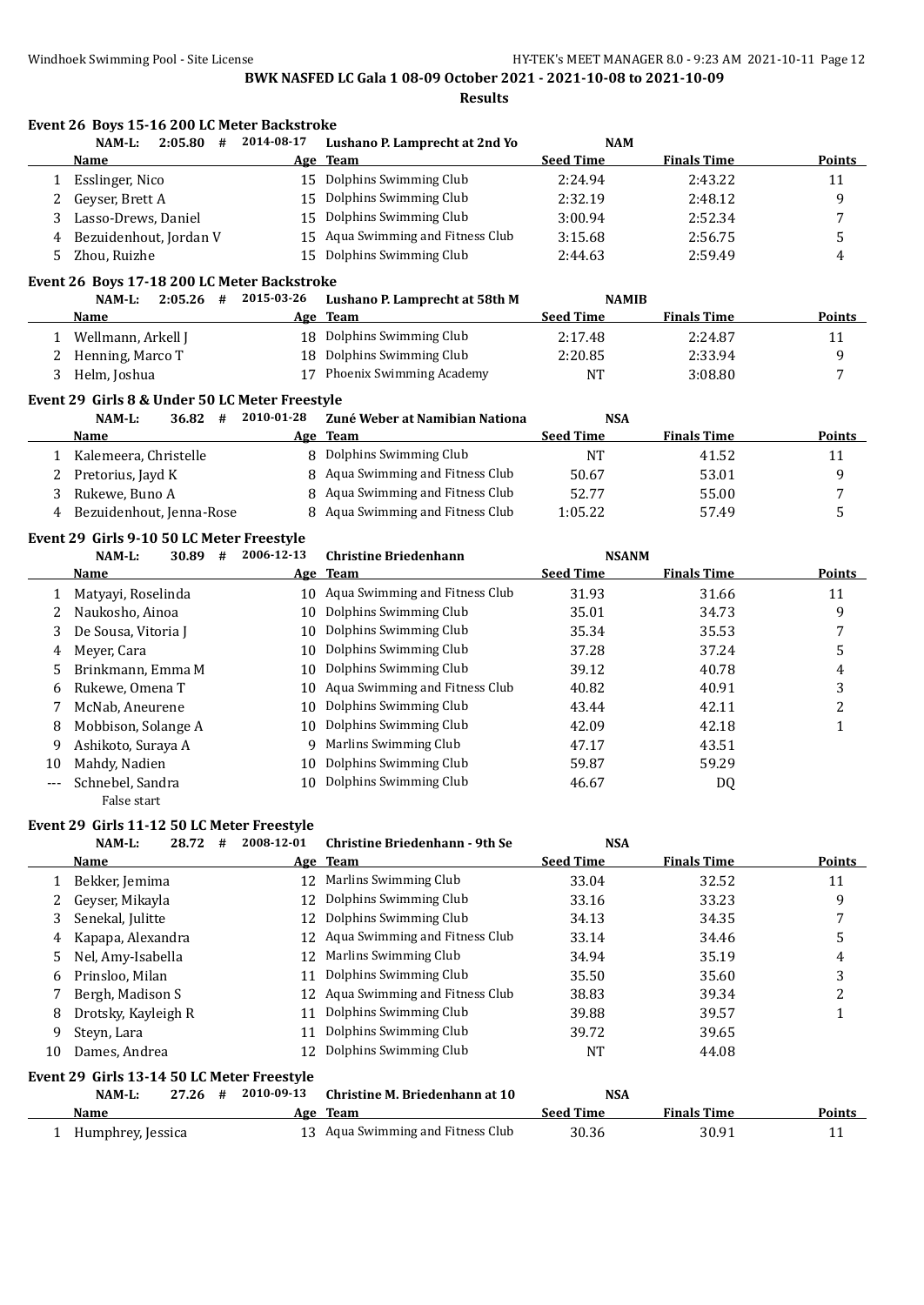**Results**

### **(Event 29 Girls 13-14 50 LC Meter Freestyle)**

|    | Name                         | Age Team                  | <b>Seed Time</b> | <b>Finals Time</b> | <b>Points</b> |
|----|------------------------------|---------------------------|------------------|--------------------|---------------|
|    | Naukosho, Ariana             | 14 Dolphins Swimming Club | 31.06            | 31.86              | q             |
|    | Rossouw, Chloe               | 14 Dolphins Swimming Club | 31.60            | 31.95              |               |
| 4  | Steyn, Carissa L             | 14 Dolphins Swimming Club | 33.29            | 33.70              |               |
| 5. | Balt, Caitlyn R              | 14 Dolphins Swimming Club | 33.30            | 33.71              | 4             |
| 6  | Stephanus, Oliwia E          | 13 Dolphins Swimming Club | 33.81            | 34.68              |               |
|    | Janse Van Rensburg, Nicolize | 14 Marlins Swimming Club  | NT               | 35.10              |               |
| 8  | Drotsky, Nayla C             | 14 Dolphins Swimming Club | 34.81            | 35.59              |               |
|    | Schnebel, Silke              | 14 Dolphins Swimming Club | 36.14            | 35.96              |               |

# **Event 29 Girls 15-16 50 LC Meter Freestyle**

|   | 27.25<br>NAM-L:<br>#  | 2012-06-14 | <b>Christine Briedenhann</b>      | <b>NSA</b>       |                    |               |
|---|-----------------------|------------|-----------------------------------|------------------|--------------------|---------------|
|   | Name                  |            | Age Team                          | <b>Seed Time</b> | <b>Finals Time</b> | <b>Points</b> |
|   | Engelhard, Lisa       |            | 16 Dolphins Swimming Club         | 29.32            | 30.04              | 11            |
|   | 2 Kinnaird, Brynné B  |            | 15 Dolphins Swimming Club         | 32.13            | 31.85              | 9             |
|   | Coetzer, Caitlin A    |            | 16 Dolphins Swimming Club         | 32.03            | 32.76              |               |
| 4 | Walugembe, Jaylan     |            | 15 Dolphins Swimming Club         | 33.88            | 35.59              | h             |
|   | 5 Pretorius, Eldoné D |            | 16 Aqua Swimming and Fitness Club | 32.22            | 36.19              | 4             |
| 6 | Helm, Jezneel         |            | 15 Phoenix Swimming Academy       | 36.75            | 36.91              |               |
|   | Wilson, Marichen N    |            | 15 Aqua Swimming and Fitness Club | 33.54            | 37.04              |               |
|   |                       |            |                                   |                  |                    |               |

#### **Event 29 Girls 17 & Over 50 LC Meter Freestyle**

| Name                                              | Age Team                          | Seed Time | <b>Finals Time</b> | <b>Points</b> |
|---------------------------------------------------|-----------------------------------|-----------|--------------------|---------------|
| Benjamin, Zunaid M                                | 17 Aqua Swimming and Fitness Club | 31.28     | 31.43              |               |
| ---------------<br>$\sim$<br>$\sim$ $\sim$ $\sim$ |                                   |           |                    |               |

# **Event 30 Boys 8 & Under 50 LC Meter Freestyle**

|     | NAM-L:                   | 36.18 | # | 2002-11-30 | <b>Hardus Louw</b>               | <b>NOONM</b>     |                    |               |
|-----|--------------------------|-------|---|------------|----------------------------------|------------------|--------------------|---------------|
|     | <b>NASFED LC:</b>        | 35.70 | & | 2007-02-02 | <b>Alexander Skinner</b>         | <b>DOL</b>       |                    |               |
|     | Name                     |       |   |            | Age Team                         | <b>Seed Time</b> | <b>Finals Time</b> | <b>Points</b> |
|     | 1 Leitner, Zachary M     |       |   |            | 8 Agua Swimming and Fitness Club | 40.39            | 42.86              | 11            |
|     | 2 Durand, Patrick        |       |   |            | 7 Dolphins Swimming Club         | 43.17            | 45.24              | q             |
|     | 3 Cowley, Dylan          |       |   |            | 8 Dolphins Swimming Club         | 46.04            | 45.28              | 7             |
|     | 4 Van Heerden, Sebastian |       |   |            | 8 Dolphins Swimming Club         | NT               | 52.78              |               |
| 5.  | Swartz, Caleb            |       |   |            | Aqua Swimming and Fitness Club   | NT               | 55.61              | 4             |
| --- | Cowley, Joshua           |       |   |            | Dolphins Swimming Club           | 44.91            | D0                 |               |

# False start

#### **Event 30 Boys 9-10 50 LC Meter Freestyle**

| NAM-L:<br>30.70<br>#  | 2019-12-05 | <b>Nathan Bock</b>                | <b>ORA</b>       |                    |        |
|-----------------------|------------|-----------------------------------|------------------|--------------------|--------|
| Name                  |            | Age Team                          | <b>Seed Time</b> | <b>Finals Time</b> | Points |
| Hekandjo, Kabi A      |            | 10 Aqua Swimming and Fitness Club | 36.04            | 35.77              | 11     |
| Prinsloo, Martin J    |            | 9 Dolphins Swimming Club          | 41.71            | 39.54              | Q      |
| Kalomoh, George       |            | 10 Dolphins Swimming Club         | 41.60            | 41.33              |        |
| 4 Coomer. Luke E      |            | 10 Aqua Swimming and Fitness Club | 44.45            | 42.31              |        |
| Bezuidenhout, Jadon C |            | 10 Aqua Swimming and Fitness Club | 44.26            | 45.33              | 4      |
| Swartz, Samuel        | 10.        | Aqua Swimming and Fitness Club    | NT               | 48.52              |        |

### **Event 30 Boys 11-12 50 LC Meter Freestyle**

|   | $NAM-L$ :<br>27.37<br># | 2017-03-17 | Mikah K. Burger at SA National    | <b>NASU</b>      |                    |               |
|---|-------------------------|------------|-----------------------------------|------------------|--------------------|---------------|
|   | Name                    |            | Age Team                          | <b>Seed Time</b> | <b>Finals Time</b> | <b>Points</b> |
|   | Esterhuizen, Lorenzo E  |            | 12 Aqua Swimming and Fitness Club | 29.56            | 30.03              | 11            |
|   | Nakaleke, Eliphas       |            | 12 Agua Swimming and Fitness Club | 30.68            | 30.84              | 9             |
| 3 | Langford, James J       |            | 12 Dolphins Swimming Club         | 31.57            | 31.93              |               |
| 4 | Jiao, Naan              | 11         | Dolphins Swimming Club            | 33.76            | 33.29              |               |
|   | 5 Engelhard, Victor     | 11         | Dolphins Swimming Club            | 37.40            | 37.13              | 4             |
| 6 | Shipoh, Peingeondjabi   | 11         | Dolphins Swimming Club            | <b>NT</b>        | 38.85              |               |
|   | Stroebel, Tristan       |            | Marlins Swimming Club             | <b>NT</b>        | 39.64              | ∠             |
| 8 | De Klerk, Elijah Y      |            | Dolphins Swimming Club            | 42.76            | 41.06              |               |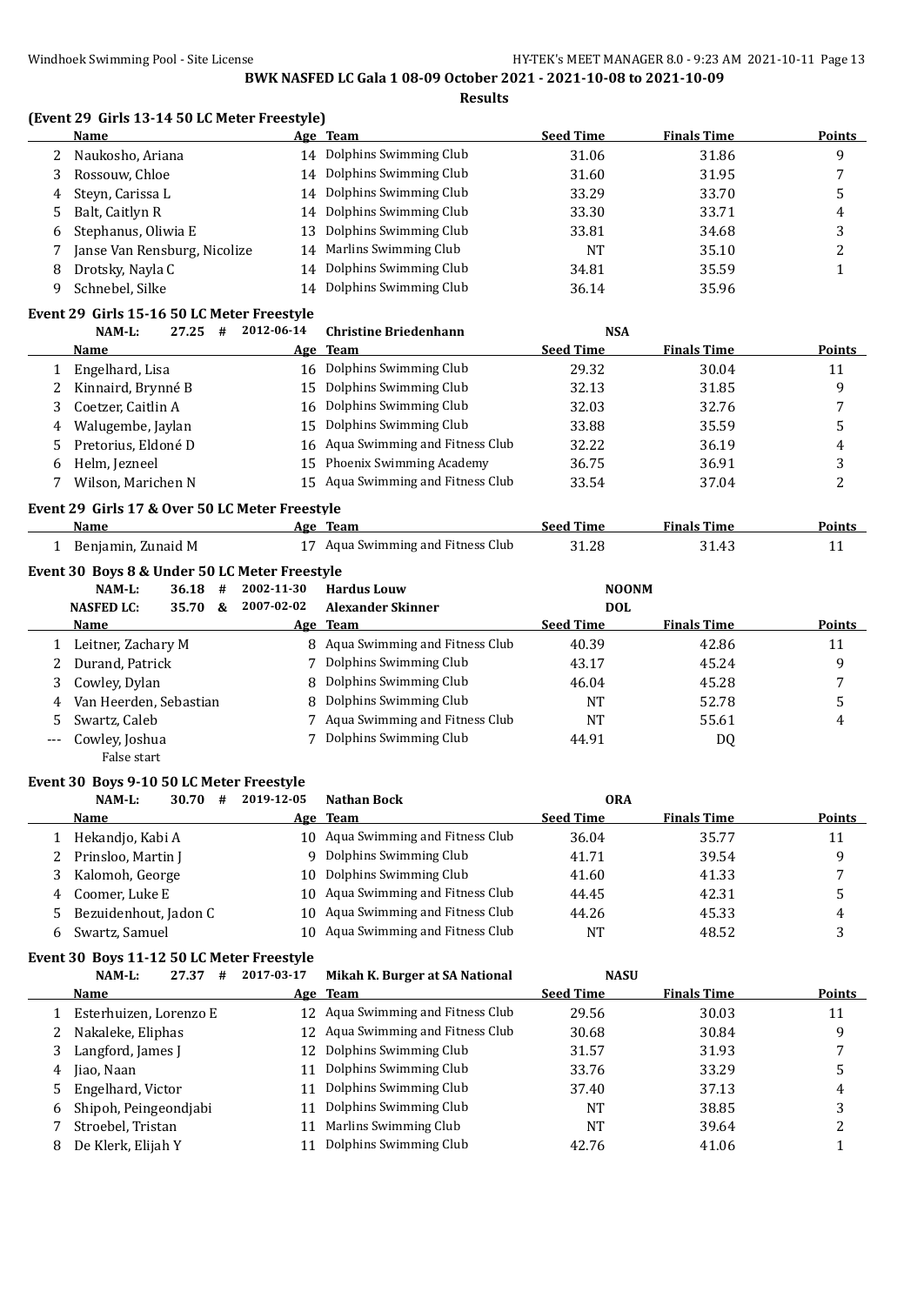**Results**

|         | Event 30 Boys 13-14 50 LC Meter Freestyle<br>25.56 # | 2019-09-11         |                                       |                                |                    |                |
|---------|------------------------------------------------------|--------------------|---------------------------------------|--------------------------------|--------------------|----------------|
|         | NAM-L:<br>Name                                       | Age                | Jose Canjulo<br><b>Team</b>           | <b>NAM</b><br><b>Seed Time</b> | <b>Finals Time</b> | <b>Points</b>  |
| 1       | Engelhard, Robin                                     |                    | 14 Dolphins Swimming Club             | 27.22                          | 27.69              | 11             |
| 2       | Durand, Oliver B                                     | 14                 | Dolphins Swimming Club                | 27.37                          | 28.74              | 9              |
| 3       | Bauernschmitt, Michael B                             | 13                 | Dolphins Swimming Club                | 30.20                          | 30.22              | 7              |
|         | Bezuidenhout, Justin J                               | 13                 | Aqua Swimming and Fitness Club        | 33.00                          | 31.93              | 5              |
| 4<br>5  | Nell, Tristan T                                      | 13                 | Aqua Swimming and Fitness Club        | 32.39                          | 31.99              | 4              |
|         |                                                      | 13                 | Dolphins Swimming Club                |                                |                    | 3              |
| 6       | Hooker, Matthew R                                    |                    | Aqua Swimming and Fitness Club        | 32.79                          | 32.41              | $\overline{c}$ |
| 7<br>8  | Beukes, Luke<br>Robiati, Naeem                       | 13<br>13           | Marlins Swimming Club                 | <b>NT</b><br>36.71             | 36.11<br>36.67     | $\mathbf{1}$   |
|         | Event 30 Boys 15-16 50 LC Meter Freestyle            |                    |                                       |                                |                    |                |
|         | NAM-L:<br>$24.58$ #                                  | 2017-12-01         | Ronan Z. Wantenaar at WP SUMME        | <b>NSA</b>                     |                    |                |
|         | Name                                                 |                    | Age Team                              | <b>Seed Time</b>               | <b>Finals Time</b> | <b>Points</b>  |
|         | *1 Lasso-Drews, Daniel                               |                    | 15 Dolphins Swimming Club             | 28.84                          | 28.66              | 10             |
| $*_{1}$ | Geyser, Brett A                                      | 15                 | Dolphins Swimming Club                | 28.76                          | 28.66              | 10             |
| 3       | Esslinger, Nico                                      | 15                 | Dolphins Swimming Club                | 27.27                          | 28.93              | 7              |
|         | Bezuidenhout, Jordan V                               | 15                 | Aqua Swimming and Fitness Club        | 30.00                          | 29.15              | 5              |
| 4       | Koster, Charles                                      | 15                 | Marlins Swimming Club                 | 29.33                          | 29.85              | 4              |
| 5       |                                                      |                    | Dolphins Swimming Club                |                                |                    |                |
| 6       | Zhou, Ruizhe                                         | 15                 |                                       | 29.91                          | 30.74              | 3              |
| 7       | Loxton, Dominic                                      | 16                 | Aqua Swimming and Fitness Club        | 29.76                          | 32.57              | $\overline{c}$ |
| 8       | Westerduin, Geo X                                    | 16                 | Aqua Swimming and Fitness Club        | 38.36                          | 37.59              | $\mathbf{1}$   |
|         | Event 30 Boys 17 & Over 50 LC Meter Freestyle        |                    |                                       |                                |                    |                |
|         | <b>Name</b>                                          |                    | Age Team                              | <b>Seed Time</b>               | <b>Finals Time</b> | Points         |
| 1       | Delie, Cameron-Jon                                   |                    | 17 Marlins Swimming Club              | <b>NT</b>                      | 26.26              | 11             |
| 2       | Henning, Marco T                                     | 18                 | Dolphins Swimming Club                | 25.73                          | 26.76              | 9              |
| 3       | Nakaleke, Elias E                                    | 18                 | Aqua Swimming and Fitness Club        | 27.32                          | 26.96              | 7              |
| 4       | Wellmann, Arkell J                                   | 18                 | Dolphins Swimming Club                | 26.93                          | 27.05              | 5              |
| 5       | Nieuwoudt, Brody B                                   | 18                 | Phoenix Swimming Academy              | 28.88                          | 28.63              | 4              |
| 6       | Helm, Joshua                                         | 17                 | Phoenix Swimming Academy              | 29.84                          | 28.71              | 3              |
| 7       | Hagen, Armand G                                      | 20                 | Aqua Swimming and Fitness Club        | 29.26                          | 29.17              | $\overline{c}$ |
|         | Event 31 Women 45 & Over 50 LC Meter Freestyle       |                    |                                       |                                |                    |                |
|         | NAM-L:<br>38.12<br>#                                 | 2019-03-20         | Zoe Mitchell - SAMS National C        | <b>MARL</b>                    |                    |                |
|         | 33.10 &<br><b>NASFED LC:</b>                         | 2019-03-20         | <b>Iane Samson - SAMS National Ch</b> | <b>MARL</b>                    |                    |                |
|         | <u>Name</u>                                          |                    | Age Team                              | <b>Seed Time</b>               | <b>Finals Time</b> | Points         |
|         | 1 Samson, Jane                                       |                    | 55 Marlins Swimming Club              | 34.03                          | 35.55              | 11             |
| 2       | Erasmus, Linda                                       |                    | 62 Marlins Swimming Club              | 42.76                          | 44.69              | 9              |
|         | Event 32 Men 25-44 50 LC Meter Freestyle             |                    |                                       |                                |                    |                |
|         | NAM-L:                                               | 27.25 # 2019-08-05 | <b>Sven Obholzer</b>                  | <b>MARL</b>                    |                    |                |
|         | Name                                                 |                    | Age Team                              | <b>Seed Time</b>               | <b>Finals Time</b> | <b>Points</b>  |
|         | 1 Delie, Quinton                                     |                    | 29 Marlins Swimming Club              | 28.34                          | 28.42              | 11             |
|         | Event 32 Men 45 & Over 50 LC Meter Freestyle         |                    |                                       |                                |                    |                |
|         | 29.61#<br>NAM-L:                                     | 2019-08-05         | Francois van der Westhuizen           | <b>MARL</b>                    |                    |                |
|         | Name                                                 |                    | Age Team                              | <b>Seed Time</b>               | <b>Finals Time</b> | <b>Points</b>  |
| 1       | Bekker, Johan                                        |                    | 52 Marlins Swimming Club              | <b>NT</b>                      | 31.13              | 11             |
| 2       | Salamon, Gabor J                                     |                    | 64 Marlins Swimming Club              | 31.73                          | 33.47              | 9              |
|         | Event 33 Girls 10 & Under 100 LC Meter Breaststroke  |                    |                                       |                                |                    |                |
|         | $1:32.11$ #<br>NAM-L:                                | 2006-12-13         | <b>Christine Briedenhann</b>          | <b>NSANM</b>                   |                    |                |
|         | Name                                                 |                    | Age Team                              | <b>Seed Time</b>               | <b>Finals Time</b> | <b>Points</b>  |
|         | 1 Matyayi, Roselinda                                 |                    | 10 Aqua Swimming and Fitness Club     | 1:33.33                        | 1:38.84            | 11             |
| 2       | De Sousa, Vitoria J                                  |                    | 10 Dolphins Swimming Club             | 1:39.63                        | 1:42.43            | 9              |
| 3       | Meyer, Cara                                          | 10                 | Dolphins Swimming Club                | 1:38.66                        | 1:44.19            | 7              |
| 4       | Naukosho, Ainoa                                      |                    | 10 Dolphins Swimming Club             | 1:42.68                        | 1:46.56            | 5              |
|         |                                                      |                    |                                       |                                |                    |                |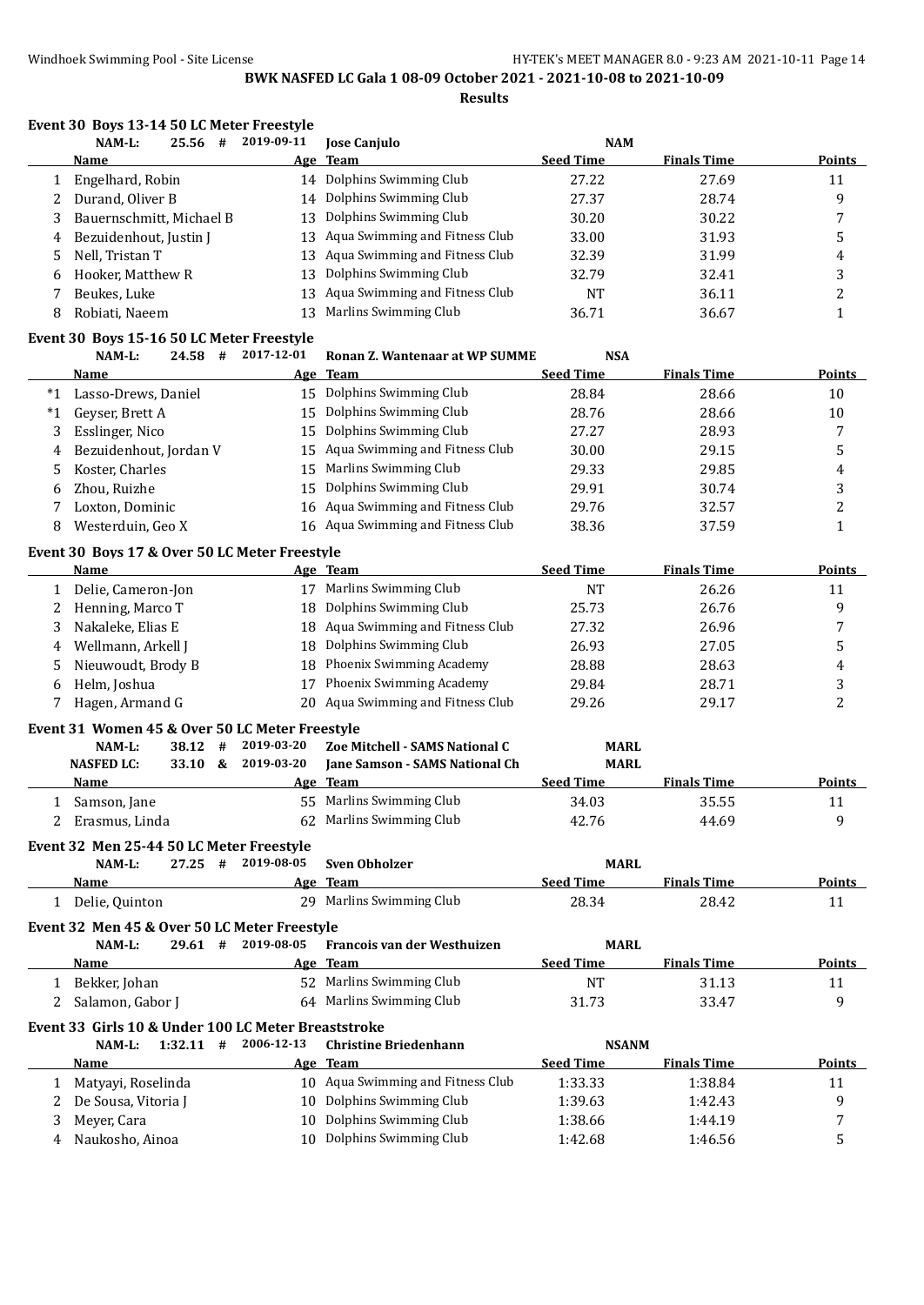#### **(Event 33 Girls 10 & Under 100 LC Meter Breaststroke)**

|       | <b>Name</b>           |     | Age Team                          | <b>Seed Time</b> | <b>Finals Time</b> | <b>Points</b> |
|-------|-----------------------|-----|-----------------------------------|------------------|--------------------|---------------|
|       | Kalemeera, Christelle |     | 8 Dolphins Swimming Club          | 1:58.71          | 1:53.46            | 4             |
| 6     | Brinkmann, Emma M     | 10. | Dolphins Swimming Club            | 1:51.32          | 1:57.81            |               |
|       | Mobbison, Solange A   | 10. | Dolphins Swimming Club            | 1:53.36          | 1:58.76            | ∠             |
| 8     | McNab, Aneurene       | 10. | Dolphins Swimming Club            | 2:03.48          | 2:04.85            |               |
| 9     | Rukewe, Omena T       |     | 10 Aqua Swimming and Fitness Club | 2:05.18          | 2:06.18            |               |
| 10    | Schnebel, Sandra      | 10. | Dolphins Swimming Club            | 2:02.72          | 2:06.24            |               |
| 11    | Pretorius, Jayd K     |     | 8 Aqua Swimming and Fitness Club  | <b>NT</b>        | 2:22.47            |               |
| $---$ | Rukewe, Buno A        |     | 8 Aqua Swimming and Fitness Club  | NT               | DQ                 |               |
|       |                       |     |                                   |                  |                    |               |

Leg Movements not simultaneous or in the same horizontal plane

#### **Event 33 Girls 11-12 100 LC Meter Breaststroke**

|     | NAM-L:<br>1:22.17   | 1900-01-01<br># | <b>Gwen Currie</b>                | <b>SWANM</b>     |                    |        |
|-----|---------------------|-----------------|-----------------------------------|------------------|--------------------|--------|
|     | <b>Name</b>         |                 | Age Team                          | <b>Seed Time</b> | <b>Finals Time</b> | Points |
|     | Geyser, Mikayla     |                 | 12 Dolphins Swimming Club         | 1:33.02          | 1:34.31            | 11     |
| 2   | Senekal, Julitte    |                 | 12 Dolphins Swimming Club         | 1:33.24          | 1:35.63            | 9      |
|     | Kapapa, Alexandra   |                 | 12 Agua Swimming and Fitness Club | 1:27.96          | 1:36.22            |        |
| 4   | Bekker, Jemima      |                 | 12 Marlins Swimming Club          | 1:36.14          | 1:36.72            | 5      |
|     | Prinsloo, Milan     |                 | 11 Dolphins Swimming Club         | 1:38.81          | 1:41.74            | 4      |
| 6   | Drotsky, Kayleigh R |                 | 11 Dolphins Swimming Club         | 1:46.18          | 1:47.02            | 3      |
|     | Bergh, Madison S    |                 | 12 Aqua Swimming and Fitness Club | 1:55.78          | 1:58.31            |        |
| 8   | Dames, Andrea       |                 | 12 Dolphins Swimming Club         | 2:12.17          | 2:11.64            |        |
| --- | Steyn, Lara         | 11              | Dolphins Swimming Club            | 2:03.94          | DQ                 |        |
|     |                     |                 |                                   |                  |                    |        |

Leg Movements not simultaneous or in the same horizontal plane

### **Event 33 Girls 13-14 100 LC Meter Breaststroke**

|    | $1:17.85$ #<br>NAM-L: | 2012-12-08 | Kiah T. Borg                      | <b>NAM</b>       |                    |        |
|----|-----------------------|------------|-----------------------------------|------------------|--------------------|--------|
|    | <b>Name</b>           |            | Age Team                          | <b>Seed Time</b> | <b>Finals Time</b> | Points |
|    | Naukosho, Ariana      |            | 14 Dolphins Swimming Club         | 1:24.56          | 1:28.36            | 11     |
|    | 2 Rossouw, Chloe      |            | 14 Dolphins Swimming Club         | 1:28.61          | 1:30.48            | q      |
|    | Steyn, Carissa L      |            | 14 Dolphins Swimming Club         | 1:30.84          | 1:34.45            |        |
|    | 4 Humphrey, Jessica   |            | 13 Agua Swimming and Fitness Club | 1:34.25          | 1:37.99            |        |
| 5. | Schnebel, Silke       |            | 14 Dolphins Swimming Club         | 1:42.11          | 1:46.70            | 4      |
| 6  | Drotsky, Nayla C      | 14         | Dolphins Swimming Club            | 1:40.32          | 1:47.92            | 3      |
|    | Stephanus, Oliwia E   | 13         | Dolphins Swimming Club            | 1:39.38          | 1:48.46            |        |

#### **Event 33 Girls 15-16 100 LC Meter Breaststroke**

|   | 1:15.78<br>NAM-L:<br># | 2008-10-12 | Daniela Lindemeier                | <b>NAMIU</b>     |                    |               |
|---|------------------------|------------|-----------------------------------|------------------|--------------------|---------------|
|   | <b>Name</b>            |            | Age Team                          | <b>Seed Time</b> | <b>Finals Time</b> | <b>Points</b> |
|   | Coetzer, Caitlin A     |            | 16 Dolphins Swimming Club         | 1:26.12          | 1:27.51            | 11            |
|   | Kinnaird, Brynné B     |            | 15 Dolphins Swimming Club         | 1:26.39          | 1:29.93            | a             |
|   | Helm, Jezneel          |            | 15 Phoenix Swimming Academy       | 1:42.01          | 1:45.75            | п,            |
| 4 | Pretorius, Eldoné D    |            | 16 Aqua Swimming and Fitness Club | 1:35.50          | 1:46.34            | J             |
| 5 | Wilson, Marichen N     |            | 15 Aqua Swimming and Fitness Club | 1:44.77          | 1:55.88            | 4             |
|   | Walugembe, Jaylan      | 15.        | Dolphins Swimming Club            | <b>NT</b>        | 2:06.33            |               |

# **Event 34 Boys 10 & Under 100 LC Meter Breaststroke**

|    | 1:27.24<br>NAM-L:<br># | 2018-04-03 | Oliver B. Durand at SA Level 3    | <b>NASU</b>      |                    |               |
|----|------------------------|------------|-----------------------------------|------------------|--------------------|---------------|
|    | Name                   |            | Age Team                          | <b>Seed Time</b> | <b>Finals Time</b> | <b>Points</b> |
|    | Hekandjo, Kabi A       |            | 10 Aqua Swimming and Fitness Club | 1:49.25          | 1:52.26            | 11            |
|    | Prinsloo, Martin J     | 9          | Dolphins Swimming Club            | 1:58.76          | 2:01.73            | q             |
|    | Bezuidenhout, Jadon C  |            | 10 Aqua Swimming and Fitness Club | 2:08.56          | 2:12.19            | 7             |
| 4  | Leitner, Zachary M     |            | 8 Aqua Swimming and Fitness Club  | 2:18.67          | 2:27.44            |               |
| 5. | Coomer, Luke E         |            | 10 Aqua Swimming and Fitness Club | 2:22.44          | 2:28.47            | 4             |
| h  | Kalomoh, George        | 10         | Dolphins Swimming Club            | <b>NT</b>        | 2:29.37            |               |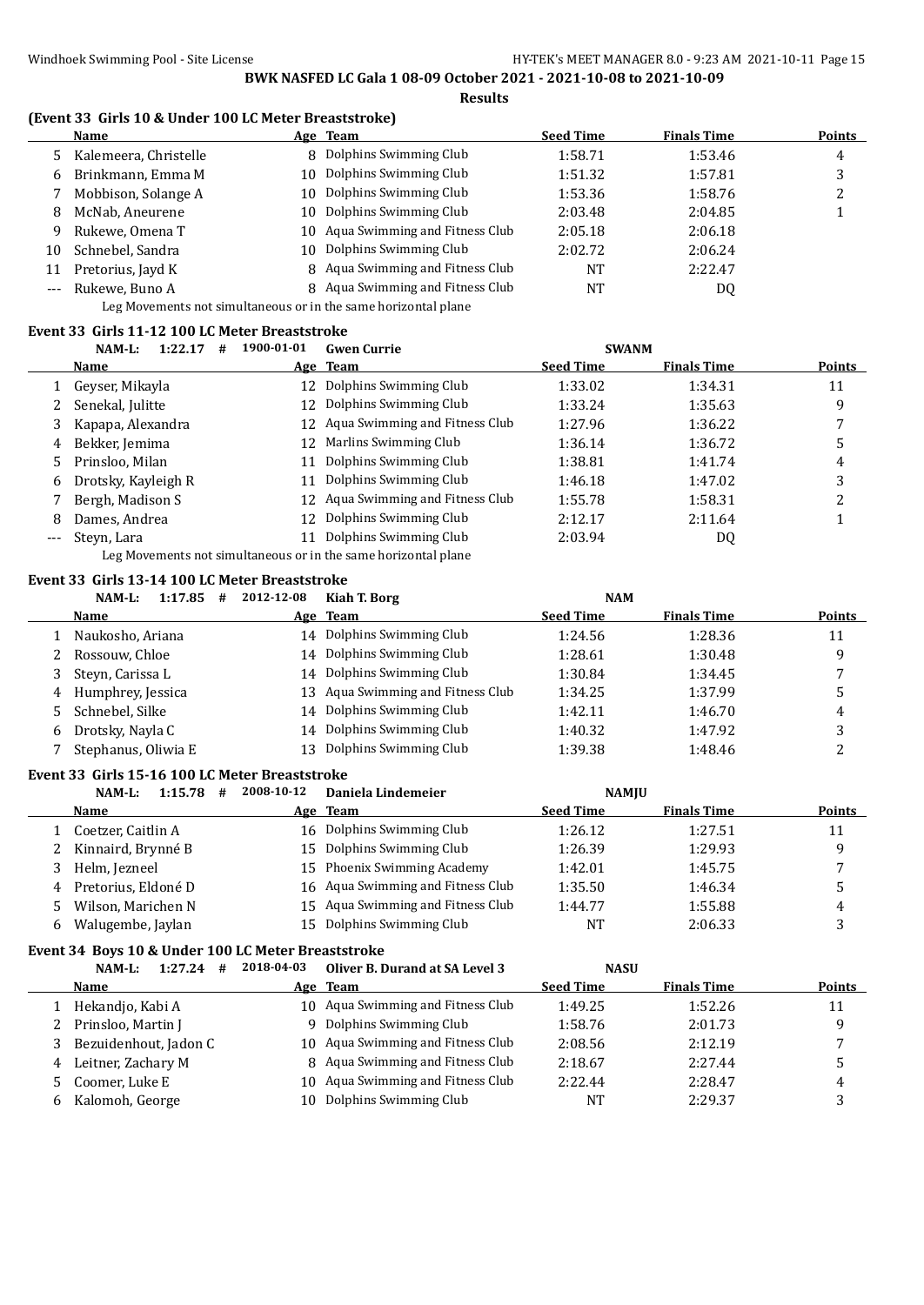### **Event 34 Boys 11-12 100 LC Meter Breaststroke**

|    | 1:15.74<br>NAM-L:<br>#   | 2016-12-07 | <b>Mikah Burger</b>               | <b>DOL</b>       |                    |        |
|----|--------------------------|------------|-----------------------------------|------------------|--------------------|--------|
|    | Name                     |            | Age Team                          | <b>Seed Time</b> | <b>Finals Time</b> | Points |
|    | Nakaleke, Eliphas        |            | 12 Aqua Swimming and Fitness Club | 1:24.87          | 1:27.34            | 11     |
|    | 2 Esterhuizen, Lorenzo E |            | 12 Aqua Swimming and Fitness Club | 1:23.47          | 1:31.46            | q      |
| 3. | Jiao, Naan               |            | Dolphins Swimming Club            | 1:32.57          | 1:33.52            |        |
|    | 4 Langford, James J      | 12         | Dolphins Swimming Club            | 1:31.29          | 1:35.77            |        |
|    | 5 Shipoh, Peingeondjabi  | 11         | Dolphins Swimming Club            | 1:55.16          | 1:51.92            | 4      |
| 6  | Engelhard, Victor        |            | Dolphins Swimming Club            | 1:47.16          | 1:52.19            | . .    |
|    | --- De Klerk, Elijah Y   | 11         | Dolphins Swimming Club            | 2:18.15          | DQ                 |        |

Executed more than one butterfly kick at the start or turn

#### **Event 34 Boys 13-14 100 LC Meter Breaststroke**

|    | 1:09.50<br>NAM-L:<br>#   | 1900-01-01 | Ricardo Eerenstein                | <b>TIGNM</b>     |                    |        |
|----|--------------------------|------------|-----------------------------------|------------------|--------------------|--------|
|    | <b>Name</b>              |            | Age Team                          | <b>Seed Time</b> | <b>Finals Time</b> | Points |
|    | Durand, Oliver B         | 14         | Dolphins Swimming Club            | 1:13.09          | 1:17.48            | 11     |
| 2  | Engelhard, Robin         |            | 14 Dolphins Swimming Club         | 1:22.47          | 1:28.26            | q      |
|    | Bauernschmitt, Michael B | 13.        | Dolphins Swimming Club            | 1:28.42          | 1:33.52            |        |
| 4  | Nell, Tristan T          |            | 13 Aqua Swimming and Fitness Club | 1:31.86          | 1:34.08            |        |
| 5. | Hooker, Matthew R        | 13.        | Dolphins Swimming Club            | 1:35.60          | 1:37.76            | 4      |
| 6  | Bezuidenhout, Justin J   |            | 13 Aqua Swimming and Fitness Club | 1:36.24          | 1:40.61            |        |
|    | Beukes, Luke             |            | Aqua Swimming and Fitness Club    | 1:57.62          | 1:58.38            |        |

#### **Event 34 Boys 15-16 100 LC Meter Breaststroke**

| NAM-L:<br>1:06.54<br>#   | 2017-12-01 | Ronan Z. Wantenaar at WP SUMME    | <b>NSA</b>       |                    |               |
|--------------------------|------------|-----------------------------------|------------------|--------------------|---------------|
| <b>Name</b>              |            | Age Team                          | <b>Seed Time</b> | <b>Finals Time</b> | <b>Points</b> |
| Zhou, Ruizhe             |            | 15 Dolphins Swimming Club         | 1:16.69          | 1:19.85            | 11            |
| 2 Geyser, Brett A        | 15         | Dolphins Swimming Club            | 1:24.96          | 1:27.96            | q             |
| Esslinger, Nico<br>3     | 15.        | Dolphins Swimming Club            | 1:21.40          | 1:28.36            |               |
| Lasso-Drews, Daniel<br>4 |            | 15 Dolphins Swimming Club         | 1:26.81          | 1:28.38            |               |
| 5 Bezuidenhout, Jordan V |            | 15 Aqua Swimming and Fitness Club | 1:31.32          | 1:36.33            | 4             |
| Loxton, Dominic<br>b.    |            | 16 Aqua Swimming and Fitness Club | 1:41.52          | 1:47.98            |               |
|                          |            |                                   |                  |                    |               |

#### **Event 34 Boys 17-18 100 LC Meter Breaststroke**

|                                                            | 1:03.75<br>NAM-L:<br># | 2019-08-20 | Ronan Z. Wantenaar                | <b>NAM</b>       |                    |               |  |
|------------------------------------------------------------|------------------------|------------|-----------------------------------|------------------|--------------------|---------------|--|
|                                                            | <b>Name</b>            |            | Age Team                          | <b>Seed Time</b> | <b>Finals Time</b> | <b>Points</b> |  |
|                                                            | Wellmann, Arkell J     |            | 18 Dolphins Swimming Club         | 1:13.36          | 1:16.69            | 11            |  |
|                                                            | Nieuwoudt, Brody B     |            | 18 Phoenix Swimming Academy       | 1:30.56          | 1:37.84            |               |  |
| $---$                                                      | Nakaleke. Elias E      |            | 18 Agua Swimming and Fitness Club | 1:21.12          | D0                 | a             |  |
| Executed more than one butterfly kick at the start or turn |                        |            |                                   |                  |                    |               |  |

#### **Event 34 Boys 19 & Over 100 LC Meter Breaststroke**

|                 |  | NAM-L: 1:03.75 # 2019-08-20 Ronan Wantenaar | NAM              |                    |               |
|-----------------|--|---------------------------------------------|------------------|--------------------|---------------|
| Name            |  | Age Team                                    | <b>Seed Time</b> | <b>Finals Time</b> | <b>Points</b> |
| Hagen, Armand G |  | 20 Agua Swimming and Fitness Club           | 1:17.69          | 1:21.71            |               |

#### **Event 37 Girls 12 & Under 400 LC Meter Freestyle**

|    | 5:00.78<br>NAM-L:<br>#            | 2021-04-14 | <b>Jessica Humphrey at SANJ Champ</b> | <b>NSFED</b>     |                    |               |
|----|-----------------------------------|------------|---------------------------------------|------------------|--------------------|---------------|
|    | <b>NASFED LC:</b><br>4:42.54<br>& | 2016-03-18 | <b>Joanne Liebenberg</b>              | <b>NASU</b>      |                    |               |
|    | <b>Name</b>                       |            | Age Team                              | <b>Seed Time</b> | <b>Finals Time</b> | <b>Points</b> |
|    | Prinsloo, Milan                   | 11         | Dolphins Swimming Club                | 5:31.64          | 5:42.28            | 11            |
|    | De Sousa, Vitoria J               | 10.        | Dolphins Swimming Club                | 6:25.95          | 6:00.26            | 9             |
|    | Senekal, Julitte<br>3             | 12         | Dolphins Swimming Club                | 5:34.75          | 6:00.73            |               |
| 4  | Matyayi, Roselinda                |            | 10 Agua Swimming and Fitness Club     | 6:33.93          | 6:02.84            | 5             |
|    | 5 Geyser, Mikayla                 | 12         | Dolphins Swimming Club                | 5:47.21          | 6:09.12            | 4             |
| 6. | Naukosho, Ainoa                   | 10         | Dolphins Swimming Club                | 6:38.41          | 6:19.88            | 3             |
|    | Kapapa, Alexandra                 | 12         | Aqua Swimming and Fitness Club        | 5:33.12          | 6:26.11            | ∠             |
| 8  | Bergh, Madison S                  | 12         | Aqua Swimming and Fitness Club        | 6:00.98          | 6:31.75            |               |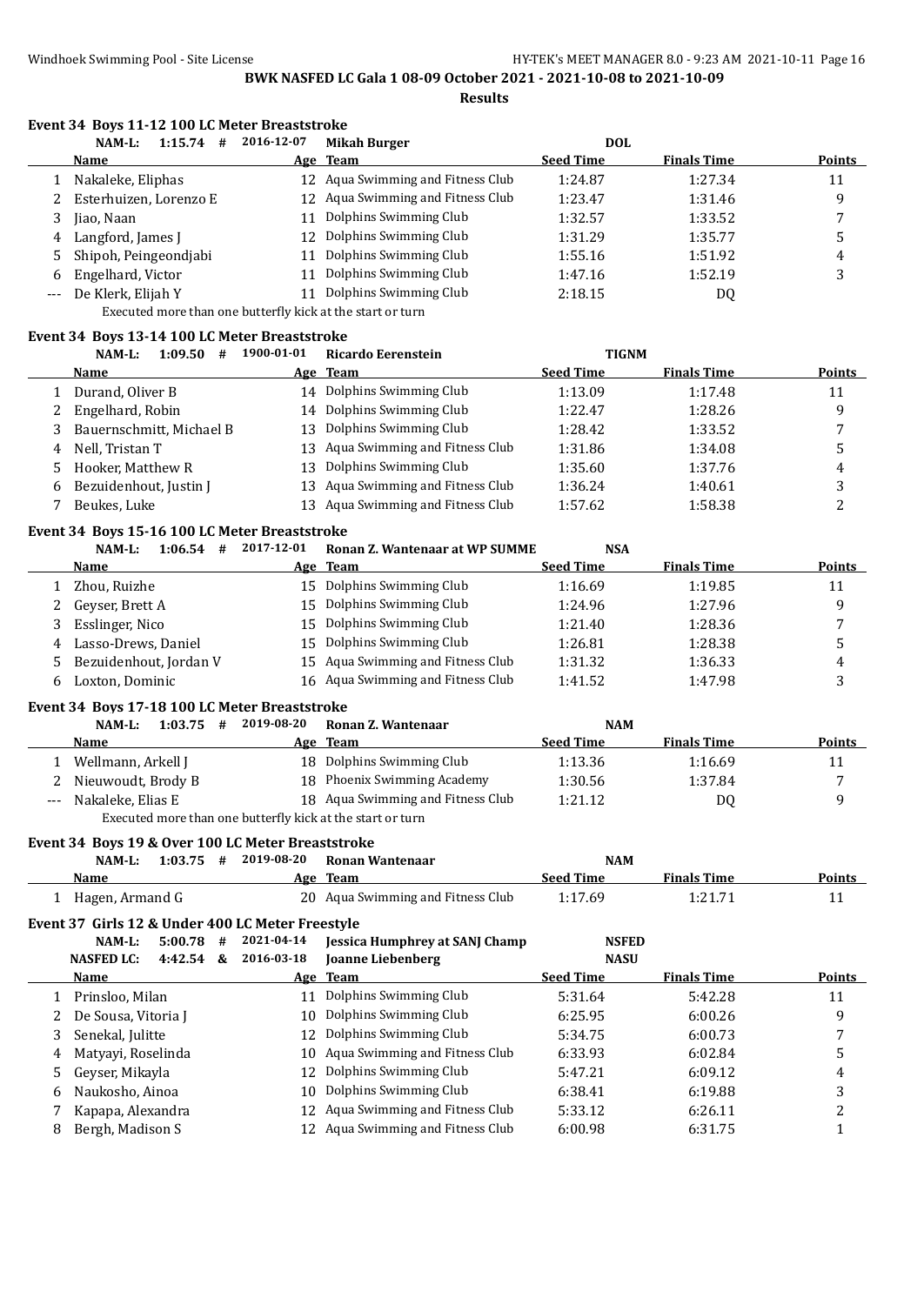|    | (Event 37 Girls 12 & Under 400 LC Meter Freestyle)<br>Name |            | Age Team                             | <b>Seed Time</b> | <b>Finals Time</b> | <b>Points</b>           |
|----|------------------------------------------------------------|------------|--------------------------------------|------------------|--------------------|-------------------------|
| 9  | Drotsky, Kayleigh R                                        |            | 11 Dolphins Swimming Club            | NT               | 6:38.00            |                         |
| 10 | Brinkmann, Emma M                                          | 10         | Dolphins Swimming Club               | 6:47.81          | 6:41.90            |                         |
| 11 | Mobbison, Solange A                                        | 10         | Dolphins Swimming Club               | NT               | 7:01.32            |                         |
| 12 | Meyer, Cara                                                | 10         | Dolphins Swimming Club               | NT               | 7:02.78            |                         |
|    | Event 37 Girls 13-14 400 LC Meter Freestyle                |            |                                      |                  |                    |                         |
|    | 4:37.61<br>#<br>NAM-L:                                     | 2017-08-23 | Heleni Stergiadis at 6th FINA        | <b>NAM</b>       |                    |                         |
|    | Name                                                       |            | Age Team                             | <b>Seed Time</b> | <b>Finals Time</b> | Points                  |
|    | 1 Humphrey, Jessica                                        |            | 13 Aqua Swimming and Fitness Club    | 4:58.00          | 5:16.20            | 11                      |
| 2  | Naukosho, Ariana                                           |            | 14 Dolphins Swimming Club            | 5:03.89          | 5:23.23            | 9                       |
| 3  | Rossouw, Chloe                                             |            | 14 Dolphins Swimming Club            | 5:13.92          | 5:27.23            | 7                       |
| 4  | Steyn, Carissa L                                           | 14         | Dolphins Swimming Club               | 5:20.56          | 5:29.51            | 5                       |
| 5  | Schnebel, Silke                                            | 14         | Dolphins Swimming Club               | 6:33.42          | 6:03.16            | 4                       |
| 6  | Drotsky, Nayla C                                           | 14         | Dolphins Swimming Club               | 5:48.82          | 6:17.68            | 3                       |
| 7  | Stephanus, Oliwia E                                        |            | 13 Dolphins Swimming Club            | 6:00.65          | 6:26.87            | 2                       |
|    | Event 37 Girls 15-16 400 LC Meter Freestyle                |            |                                      |                  |                    |                         |
|    | 4:33.99 #<br>NAM-L:                                        | 1900-01-01 | <b>Anita Kruger</b>                  | <b>MARNM</b>     |                    |                         |
|    | Name                                                       | Age        | <b>Team</b>                          | <b>Seed Time</b> | <b>Finals Time</b> | <b>Points</b>           |
| 1  | Engelhard, Lisa                                            |            | 16 Dolphins Swimming Club            | 5:06.64          | 5:20.53            | 11                      |
| 2  | Kinnaird, Brynné B                                         | 15         | Dolphins Swimming Club               | 5:12.28          | 5:22.28            | 9                       |
| 3  | Coetzer, Caitlin A                                         | 16         | Dolphins Swimming Club               | 5:28.71          | 5:26.64            | 7                       |
|    | Event 38 Boys 12 & Under 400 LC Meter Freestyle            |            |                                      |                  |                    |                         |
|    | NAM-L:<br>$4:39.03$ #                                      | 2018-03-21 | Jose N. Canjulo at SA National       | <b>NASU</b>      |                    |                         |
|    | Name                                                       |            | Age Team                             | <b>Seed Time</b> | <b>Finals Time</b> | <b>Points</b>           |
|    | 1 Esterhuizen, Lorenzo E                                   |            | 12 Aqua Swimming and Fitness Club    | 4:53.90          | 5:07.38            | 11                      |
| 2  | Langford, James J                                          | 12         | Dolphins Swimming Club               | 5:12.63          | 5:20.60            | 9                       |
| 3  | Jiao, Naan                                                 | 11         | Dolphins Swimming Club               | 5:13.46          | 5:21.89            | 7                       |
| 4  | Nakaleke, Eliphas                                          | 12         | Aqua Swimming and Fitness Club       | 5:17.95          | 5:45.95            | 5                       |
| 5  | Hekandjo, Kabi A                                           |            | 10 Aqua Swimming and Fitness Club    | 6:07.62          | 6:09.18            | $\overline{\mathbf{4}}$ |
| 6  | Prinsloo, Martin J                                         | 9          | Dolphins Swimming Club               | 6:59.87          | 6:57.59            | 3                       |
| 7  | Stroebel, Tristan                                          | 11         | Marlins Swimming Club                | NT               | 7:00.72            | $\overline{c}$          |
| 8  | Shipoh, Peingeondjabi                                      | 11         | Dolphins Swimming Club               | NT               | 7:52.47            | 1                       |
|    | Event 38 Boys 13-14 400 LC Meter Freestyle                 |            |                                      |                  |                    |                         |
|    | $4:14.45$ #<br>NAM-L:                                      | 2019-09-11 | <b>Jose Canjulo</b>                  | <b>NAM</b>       |                    |                         |
|    | Name                                                       |            | Age Team                             | <b>Seed Time</b> | <b>Finals Time</b> | Points                  |
| 1  | Durand, Oliver B                                           |            | 14 Dolphins Swimming Club            | 4:34.33          | 4:49.04            | 11                      |
| 2  | Hooker, Matthew R                                          | 13         | Dolphins Swimming Club               | 4:58.80          | 5:12.20            | 9                       |
| 3  | Nell, Tristan T                                            | 13         | Aqua Swimming and Fitness Club       | 5:16.28          | 5:25.33            | 7                       |
| 4  | Bauernschmitt, Michael B                                   | 13         | Dolphins Swimming Club               | 5:24.02          | 5:38.92            | 5                       |
| 5  | Bezuidenhout, Justin J                                     |            | 13 Aqua Swimming and Fitness Club    | 6:47.19          | 5:55.16            | 4                       |
|    | Event 38 Boys 15-16 400 LC Meter Freestyle                 |            |                                      |                  |                    |                         |
|    | $4:16.09$ #<br>NAM-L:                                      | 2014-03-13 | Nicolai Flemming                     | <b>NASU-ZZ</b>   |                    |                         |
|    | Name                                                       |            | Age Team                             | <b>Seed Time</b> | <b>Finals Time</b> | <b>Points</b>           |
| 1  | Esslinger, Nico                                            |            | 15 Dolphins Swimming Club            | 4:30.73          | 4:51.86            | 11                      |
| 2  | Lasso-Drews, Daniel                                        | 15         | Dolphins Swimming Club               | 4:56.96          | 5:07.58            | 9                       |
| 3  | Geyser, Brett A                                            | 15         | Dolphins Swimming Club               | 5:54.59          | 5:41.01            | 7                       |
| 4  | Bezuidenhout, Jordan V                                     | 15         | Aqua Swimming and Fitness Club       | 6:31.75          | 6:00.57            | 5                       |
| 5  | Koster, Charles                                            | 15         | Marlins Swimming Club                | NT               | 6:08.35            | 4                       |
|    | Event 38 Boys 17-18 400 LC Meter Freestyle                 |            |                                      |                  |                    |                         |
|    |                                                            |            |                                      |                  |                    |                         |
|    | NAM-L:<br>$4:09.35$ #                                      | 2016-04-10 |                                      | <b>NAMIB</b>     |                    |                         |
|    | <u>Name</u>                                                | <u>Age</u> | <b>Philip Seidler</b><br><b>Team</b> | <b>Seed Time</b> | <b>Finals Time</b> | <b>Points</b>           |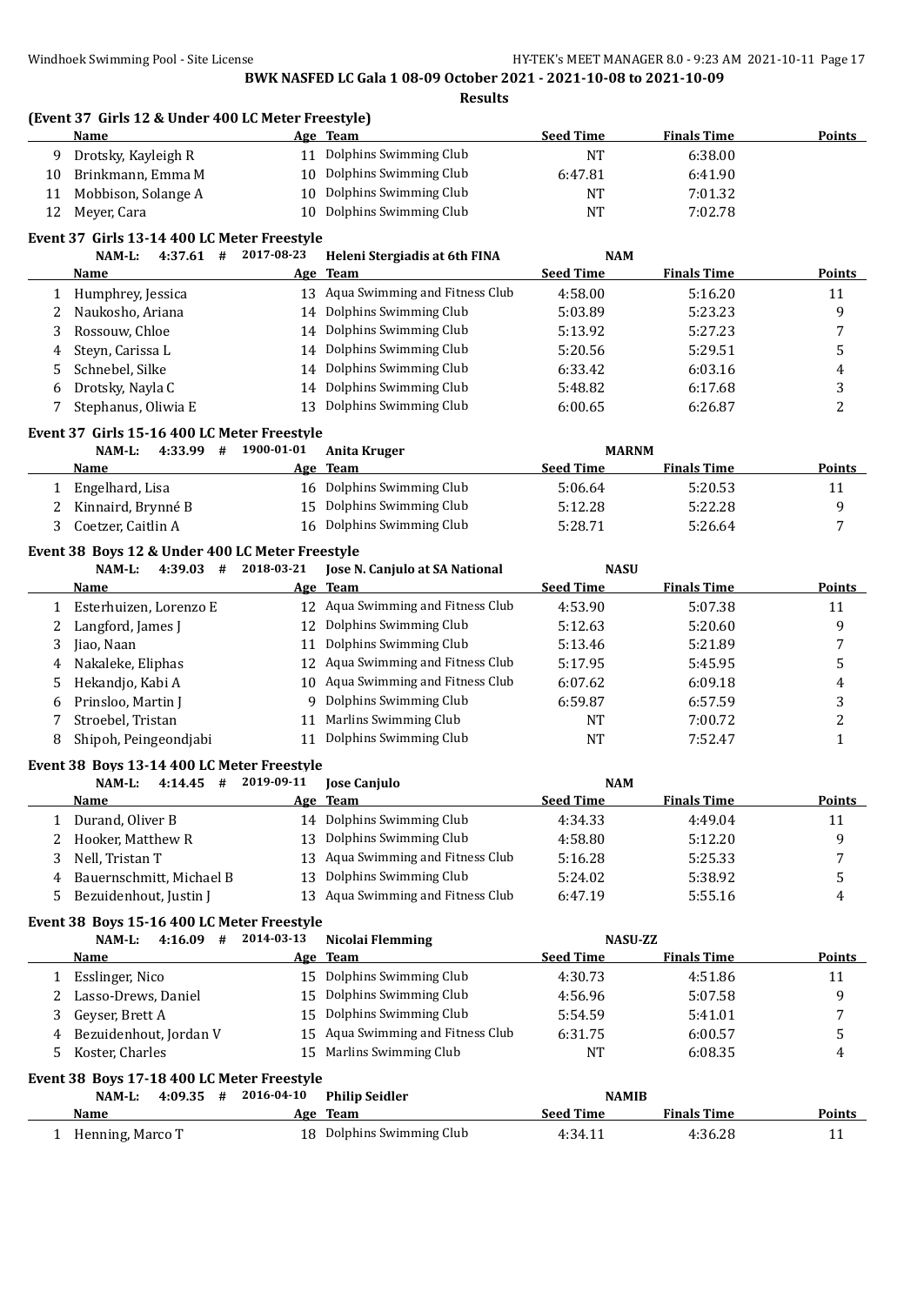|   |                                                                         |            |                                                                         | <b>Results</b>    |                            |                                                         |               |
|---|-------------------------------------------------------------------------|------------|-------------------------------------------------------------------------|-------------------|----------------------------|---------------------------------------------------------|---------------|
|   | (Event 38 Boys 17-18 400 LC Meter Freestyle)                            |            |                                                                         |                   |                            |                                                         |               |
|   | Name                                                                    |            | Age Team                                                                |                   | <b>Seed Time</b>           | <b>Finals Time</b>                                      | <b>Points</b> |
| 2 | Wellmann, Arkell J                                                      |            | 18 Dolphins Swimming Club                                               |                   | 4:39.78                    | 4:37.46                                                 | 9             |
| 3 | Delie, Cameron-Jon                                                      |            | 17 Marlins Swimming Club                                                |                   | <b>NT</b>                  | 5:21.82                                                 | 7             |
|   | Event 38 Boys 19 & Over 400 LC Meter Freestyle                          |            |                                                                         |                   |                            |                                                         |               |
|   | $4:04.84$ # 2017-04-03<br>NAM-L:                                        |            | <b>Phillip Seidler at Sa National</b>                                   |                   | <b>NASU</b>                |                                                         |               |
|   | Name                                                                    |            | Age Team                                                                |                   | <b>Seed Time</b>           | <b>Finals Time</b>                                      | Points        |
|   | 1 Hagen, Armand G                                                       |            | 20 Aqua Swimming and Fitness Club                                       |                   | <b>NT</b>                  | 5:44.19                                                 | 11            |
|   | Event 40 Men 45 & Over 400 LC Meter Freestyle                           |            |                                                                         |                   |                            |                                                         |               |
|   | $5:44.17$ # 2019-02-16<br>$NAM-L$ :                                     |            | <b>Paddy Murphy</b>                                                     |                   | <b>NAM</b>                 |                                                         |               |
|   | <b>Name</b>                                                             |            | Age Team                                                                |                   | <b>Seed Time</b>           | <b>Finals Time</b>                                      | <b>Points</b> |
|   | 1 Bekker, Johan                                                         |            | 52 Marlins Swimming Club                                                |                   | <b>NT</b>                  | 5:55.07                                                 | 11            |
|   | Event 41 Mixed 10 & Under 400 LC Meter Medley Relay                     |            |                                                                         |                   |                            |                                                         |               |
|   | $6:15.75$ #<br>NAM-L:                                                   | 2019-11-15 | <b>AQUA Record Set LC gala 2</b>                                        |                   | <b>AQUA</b>                |                                                         |               |
|   |                                                                         |            | L.Esterhuizen, Kapapa, E.Nakaleke, R.Matyayi                            |                   |                            |                                                         |               |
|   | 6:09.36 & 2020-10-09<br><b>NASFED LC:</b>                               |            | Dolphins LC Gala 1                                                      |                   | <b>DOL</b>                 |                                                         |               |
|   |                                                                         |            | A.Naukosho, E.Jansen, N.Jiao, M.Prinsloo                                |                   |                            |                                                         |               |
|   | Team                                                                    |            | <b>Relay</b>                                                            |                   | <b>Seed Time</b>           | <b>Finals Time</b>                                      | <b>Points</b> |
|   | 1 Dolphins Swimming Club                                                |            | $\mathbf{A}$                                                            |                   | 6:09.36                    | 6:34.10                                                 | 22            |
|   | 1) Cowley, Dylan M8                                                     |            | 2) De Sousa, Vitoria J W10                                              |                   | 3) Naukosho, Ainoa W10     | 4) Prinsloo, Martin J M9                                |               |
|   | 2 Aqua Swimming and Fitness Club                                        |            | A                                                                       |                   | 6:15.75                    | 6:40.35                                                 | 18            |
|   | 1) Hekandjo, Kabi A M10                                                 |            | 2) Matyayi, Roselinda W10                                               |                   | 3) Rukewe, Omena T W10     | 4) Bezuidenhout, Jadon C M10                            |               |
|   |                                                                         |            |                                                                         |                   |                            |                                                         |               |
|   | Event 41 Mixed 11-12 400 LC Meter Medley Relay<br>$5:22.08$ #<br>NAM-L: | 2020-10-09 | <b>Dolphins</b>                                                         |                   | <b>DOL</b>                 |                                                         |               |
|   |                                                                         |            | M. Brinkmann, F. Steyn, A. Spath, L. Kinnaird                           |                   |                            |                                                         |               |
|   | Team                                                                    |            | <u>Relay</u>                                                            |                   | <b>Seed Time</b>           | <b>Finals Time</b>                                      | Points        |
|   | 1 Aqua Swimming and Fitness Club                                        |            | A                                                                       |                   | 5:07.20                    | 5:21.54#                                                | 22            |
|   | 1) Bergh, Madison S W12                                                 |            | 2) Kapapa, Alexandra W12                                                |                   | 3) Nakaleke, Eliphas M12   | 4) Esterhuizen, Lorenzo E M12                           |               |
|   | 2 Dolphins Swimming Club                                                |            | A                                                                       |                   | 5:25.70                    | 5:34.55                                                 | 18            |
|   | 1) Langford, James J M12                                                |            | 2) Geyser, Mikayla W12                                                  | 3) Jiao, Naan M11 |                            | 4) Prinsloo, Milan W11                                  |               |
|   |                                                                         |            |                                                                         |                   |                            |                                                         |               |
|   | Event 41 Mixed 13-14 400 LC Meter Medley Relay                          | 2019-11-15 |                                                                         |                   |                            |                                                         |               |
|   | $5:05.95$ #<br>NAM-L:                                                   |            | <b>Dolphins Rec Set</b><br>N Esslinger, M Stange, L Engelhard, O Ohm    |                   | <b>DOL</b>                 |                                                         |               |
|   | Team                                                                    |            | <b>Relay</b>                                                            |                   | <b>Seed Time</b>           | <b>Finals Time</b>                                      | <b>Points</b> |
| 1 | Dolphins Swimming Club                                                  |            | A                                                                       |                   | 4:38.52                    | 5:04.10#                                                | 22            |
|   | 1) Durand, Oliver B M14                                                 |            | 2) Naukosho, Ariana W14                                                 |                   | 3) Engelhard, Robin M14    | 4) Drotsky, Nayla C W14                                 |               |
| 2 | Dolphins Swimming Club                                                  |            | B                                                                       |                   | 5:10.58                    | 5:25.55                                                 | 18            |
|   | 1) Hooker, Matthew R M13                                                |            | 2) Rossouw, Chloe W14                                                   |                   |                            | 3) Bauernschmitt, Michael B M13 4) Steyn, Carissa L W14 |               |
|   |                                                                         |            |                                                                         |                   |                            |                                                         |               |
|   | Event 41 Mixed 15-16 400 LC Meter Medley Relay                          |            |                                                                         |                   |                            |                                                         |               |
|   | 4:42.10 & 2019-11-15<br><b>NASFED LC:</b>                               |            | <b>Dolphins Rec Set</b><br><b>Esslinger, Rathenam, Henning, Ellmies</b> |                   | <b>DOL</b>                 |                                                         |               |
|   | Team                                                                    |            |                                                                         |                   | <b>Seed Time</b>           | <b>Finals Time</b>                                      | <b>Points</b> |
|   | 1 Dolphins Swimming Club                                                |            | <u>Relav</u><br>A                                                       |                   | 4:35.93                    | 5:01.57                                                 | 22            |
|   | 1) Esslinger, Nico M15                                                  |            | 2) Kinnaird, Brynné B W15                                               |                   | 3) Engelhard, Lisa W16     | 4) Geyser, Brett A M15                                  |               |
|   | 2 Dolphins Swimming Club                                                |            | B                                                                       |                   | 5:00.06                    | 5:08.16                                                 | 18            |
|   | 1) Coetzer, Caitlin A W16                                               |            | 2) Zhou, Ruizhe M15                                                     |                   | 3) Lasso-Drews, Daniel M15 | 4) Stephanus, Oliwia E W13                              |               |
|   |                                                                         |            |                                                                         |                   |                            |                                                         |               |
|   | Event 41 Mixed 17-18 400 LC Meter Medley Relay                          |            |                                                                         |                   |                            |                                                         |               |
|   | <b>NASFED LC:</b><br>4:39.04 & 2020-10-09                               |            | <b>Dolphins</b>                                                         |                   | <b>DOL</b>                 |                                                         |               |
|   |                                                                         |            | H.Stergiadis, A.Wellmann, M.Henning, V.Ellmies                          |                   |                            |                                                         |               |
|   | <b>Team</b>                                                             |            | <b>Relay</b>                                                            |                   | <b>Seed Time</b>           | <b>Finals Time</b>                                      | <b>Points</b> |
|   | 1 Aqua Swimming and Fitness Club                                        |            | B                                                                       |                   | 5:08.07                    | 5:28.20                                                 | 22            |
|   | 1) Wilson, Marichen N W15                                               |            | 2) Nell, Noah S M16                                                     |                   | 3) Nell, Tristan T M13     | 4) Pretorius, Eldoné D W16                              |               |